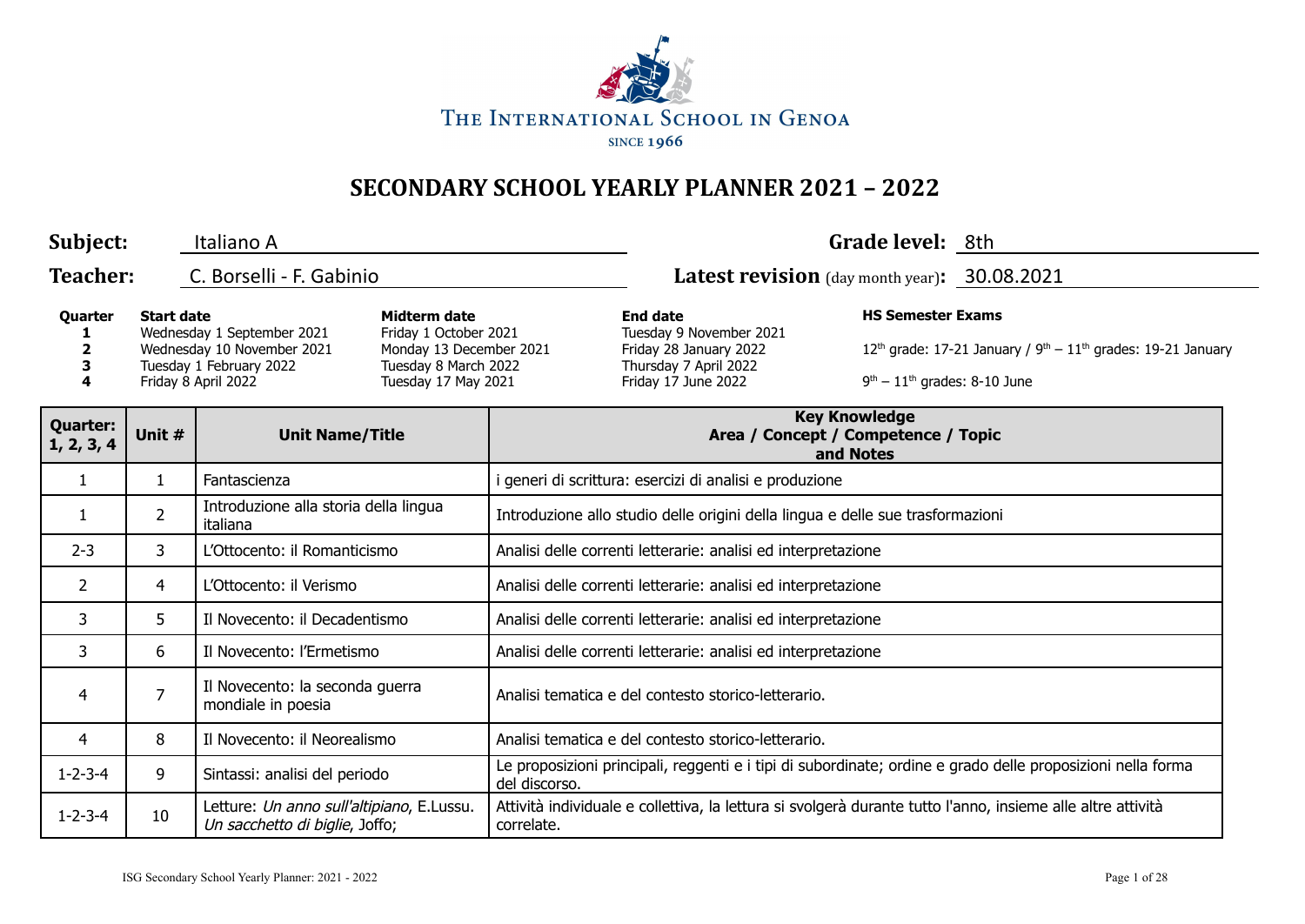

| $1 - 2 - 3 - 4$ | l Esercitazione Prove Invalsi | Esercitazioni ed approfondimenti in preparazione dell'esame Invalsi. |
|-----------------|-------------------------------|----------------------------------------------------------------------|
|                 |                               |                                                                      |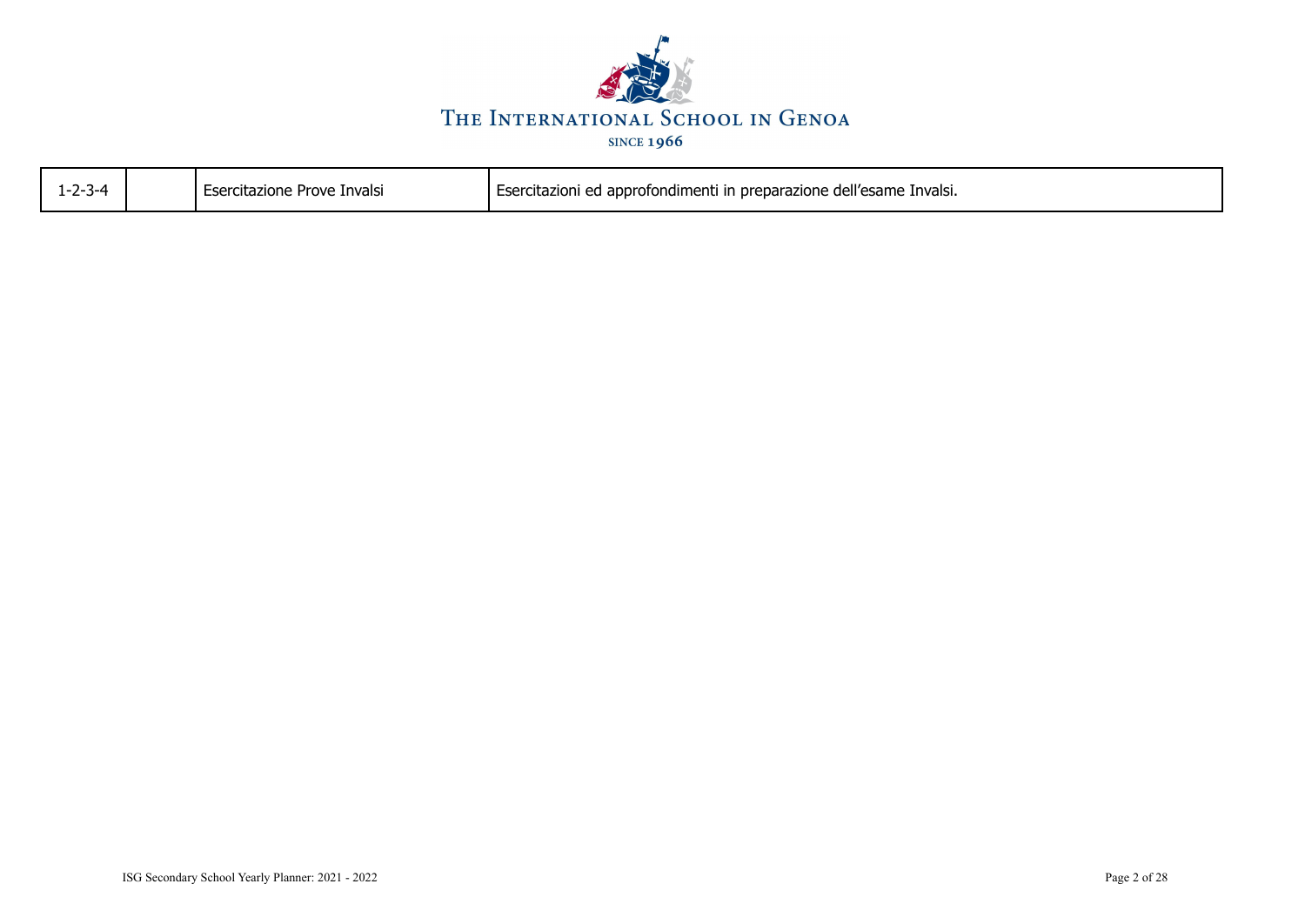

| Subject:                      |                                                                                                                                                                                                                                                    | <b>Mathematics</b>                                       |  |                                                                                                                                                                                                                                                                                                                                                            |                                                                          | Grade level: 8                                                                     |  |  |  |
|-------------------------------|----------------------------------------------------------------------------------------------------------------------------------------------------------------------------------------------------------------------------------------------------|----------------------------------------------------------|--|------------------------------------------------------------------------------------------------------------------------------------------------------------------------------------------------------------------------------------------------------------------------------------------------------------------------------------------------------------|--------------------------------------------------------------------------|------------------------------------------------------------------------------------|--|--|--|
| <b>Teacher:</b>               |                                                                                                                                                                                                                                                    | Lauren House/Jacob Padilla                               |  |                                                                                                                                                                                                                                                                                                                                                            | <b>Latest revision</b> (day month year): 25 August 2021                  |                                                                                    |  |  |  |
| Quarter<br>З<br>4             | Midterm date<br><b>Start date</b><br>Wednesday 1 September 2021<br>Friday 1 October 2021<br>Wednesday 10 November 2021<br>Monday 13 December 2021<br>Tuesday 1 February 2022<br>Tuesday 8 March 2022<br>Friday 8 April 2022<br>Tuesday 17 May 2021 |                                                          |  | <b>HS Semester Exams</b><br><b>End date</b><br>Tuesday 9 November 2021<br>Friday 28 January 2022<br>Thursday 7 April 2022<br>$9th - 11th$ grades: 8-10 June<br>Friday 17 June 2022                                                                                                                                                                         |                                                                          | $12^{th}$ grade: 17-21 January / 9 <sup>th</sup> – $11^{th}$ grades: 19-21 January |  |  |  |
| <b>Quarter:</b><br>1, 2, 3, 4 | Unit #                                                                                                                                                                                                                                             | <b>Unit Name/Title</b>                                   |  |                                                                                                                                                                                                                                                                                                                                                            | <b>Key Knowledge</b><br>Area / Concept / Competence / Topic<br>and Notes |                                                                                    |  |  |  |
|                               | 1                                                                                                                                                                                                                                                  | Number: discoveries and developments                     |  | Identifying and representing rational numbers. Evaluating negative and zero exponents. Simplifying expressions<br>with exponents. Representing numbers in scientific notation. Performing operations with numbers in scientific<br>notation                                                                                                                |                                                                          |                                                                                    |  |  |  |
|                               | $\overline{2}$                                                                                                                                                                                                                                     | Triangles: principles, processes and<br>solutions        |  | Solving problems involving right triangles using Pythagoras' theorem. Determining whether or not two triangles<br>are similar. Using the properties of similar triangles to find missing measurements. Using trigonometric ratios to<br>solve problems involving right triangles                                                                           |                                                                          |                                                                                    |  |  |  |
|                               | 3                                                                                                                                                                                                                                                  | Linear relationships: impact of human<br>decision-making |  | Representing linear relationships in different ways. Determining the characteristics of a linear relationship<br>(gradient, y-intercept). Graphing linear relationships using a variety of methods. Understanding the relationship<br>between parallel and perpendicular lines. Applying mathematical strategies to solve problems using a linear<br>model |                                                                          |                                                                                    |  |  |  |
|                               | 4                                                                                                                                                                                                                                                  | 3D shapes: products, processes and<br>solutions          |  | Calculating the surface area and volume of 3-dimensional shapes involving cylinders, cones, pyramids and<br>spheres. Applying mathematical strategies to solve problems involving 3D shapes                                                                                                                                                                |                                                                          |                                                                                    |  |  |  |
|                               | 5                                                                                                                                                                                                                                                  | Bivariate data: what it means to be human                |  | Representing bivariate data using a scatter plot. Representing data using a line of best fit. Calculating Pearson's<br>correlation coefficient. Analyzing data and drawing conclusions                                                                                                                                                                     |                                                                          |                                                                                    |  |  |  |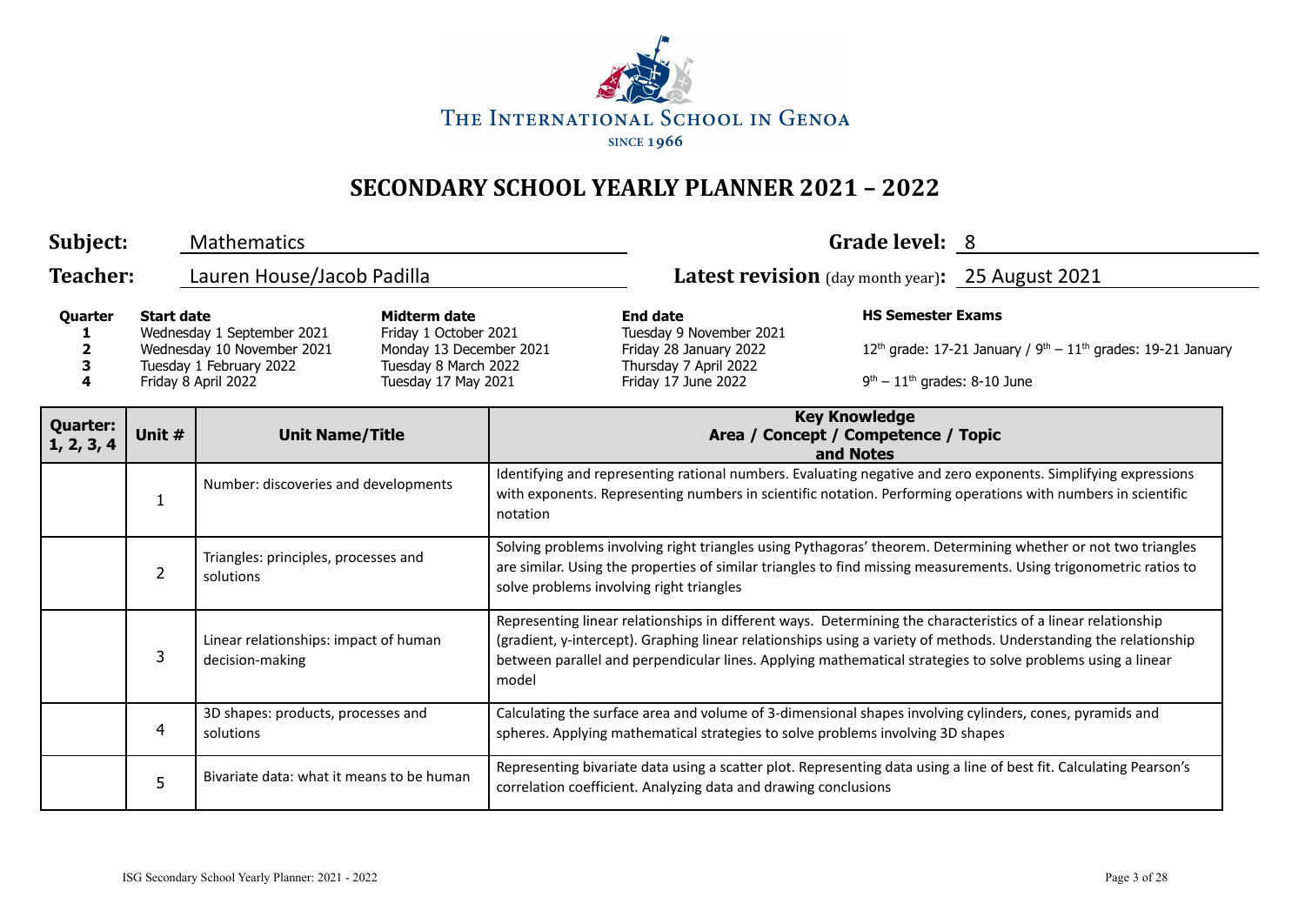

| b | Geometric transformations: expressing<br>beliefs and values | Transforming a shape by rotation, reflection, translation and dilation. Analyzing the defining features necessary<br>to produce different types of tessellations. Applying mathematical strategies to solve problems involving<br>geometric<br>transformations, similarity and congruence. Creating a tessellation  |
|---|-------------------------------------------------------------|---------------------------------------------------------------------------------------------------------------------------------------------------------------------------------------------------------------------------------------------------------------------------------------------------------------------|
|   | Linear systems: social entrepreneurship                     | Solving complex multi-step algebraic equations. Representing and classifying systems of linear equations.<br>Solving a system of linear equations using graphing, substitution and elimination. Applying mathematical<br>strategies to solve problems using a system of linear equations to help in decision-making |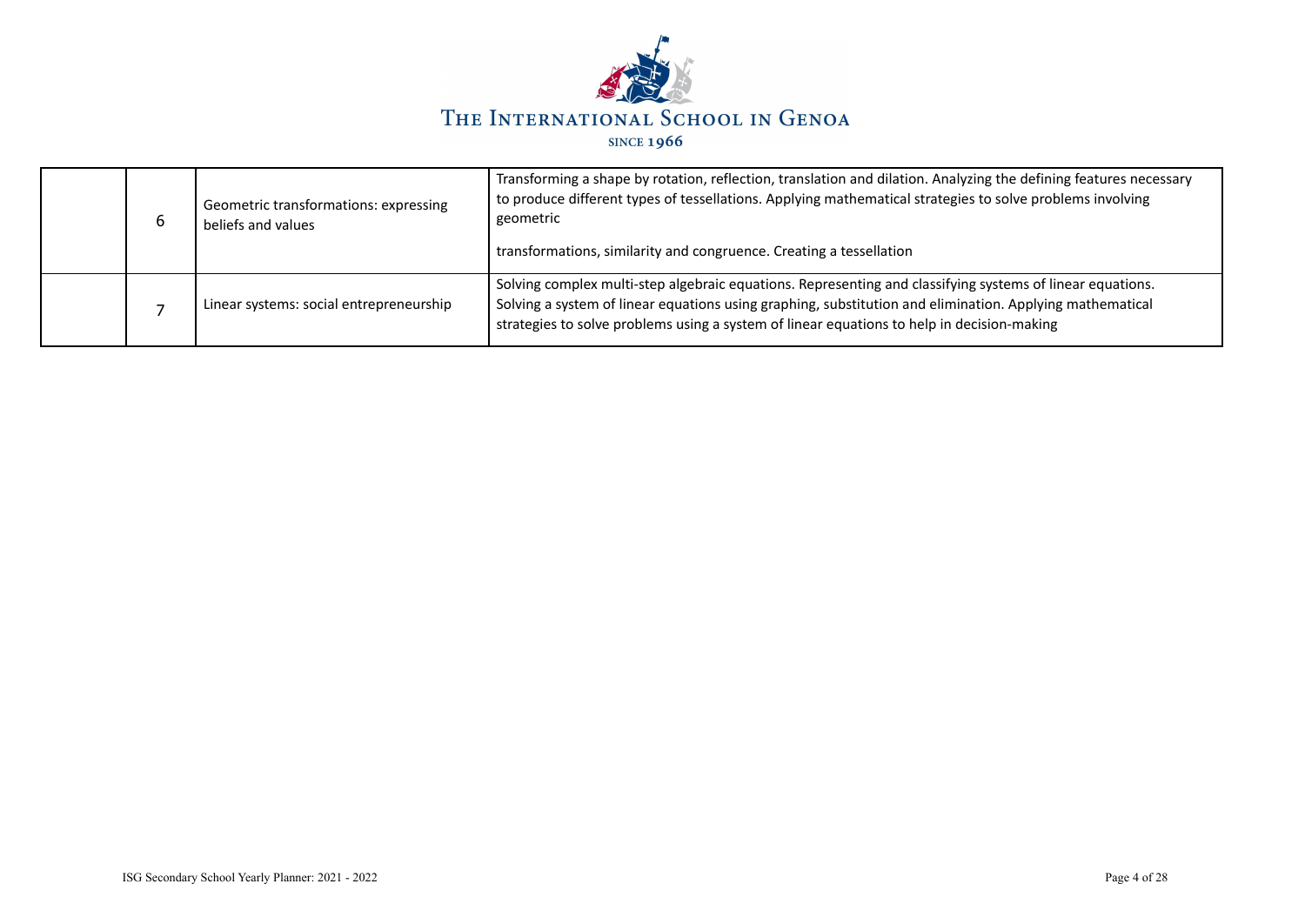

| Subject:                      |                   | Science                                                                                                    |                                                                                                                 |                                                                                                |                                                                                                                      | Grade level: 8                                                                                                                 |  |  |
|-------------------------------|-------------------|------------------------------------------------------------------------------------------------------------|-----------------------------------------------------------------------------------------------------------------|------------------------------------------------------------------------------------------------|----------------------------------------------------------------------------------------------------------------------|--------------------------------------------------------------------------------------------------------------------------------|--|--|
| <b>Teacher:</b>               |                   | Lavagnini/Kubenk                                                                                           |                                                                                                                 |                                                                                                | Latest revision (day month year): Sept 2021                                                                          |                                                                                                                                |  |  |
| Quarter<br>4                  | <b>Start date</b> | Wednesday 1 September 2021<br>Wednesday 10 November 2021<br>Tuesday 1 February 2022<br>Friday 8 April 2022 | Midterm date<br>Friday 1 October 2021<br>Monday 13 December 2021<br>Tuesday 8 March 2022<br>Tuesday 17 May 2021 |                                                                                                | <b>End date</b><br>Tuesday 9 November 2021<br>Friday 28 January 2022<br>Thursday 7 April 2022<br>Friday 17 June 2022 | <b>HS Semester Exams</b><br>$12th$ grade: 17-21 January / $9th - 11th$ grades: 19-21 January<br>$9th - 11th$ grades: 8-10 June |  |  |
| <b>Quarter:</b><br>1, 2, 3, 4 | Unit #            | <b>Unit Name/Title</b>                                                                                     |                                                                                                                 |                                                                                                | <b>Key Knowledge</b><br>Area / Concept / Competence / Topic<br>and Notes                                             |                                                                                                                                |  |  |
|                               |                   | Motion and Acceleration                                                                                    |                                                                                                                 | Relationships, units, graphing, distance, speed, acceleration, formulae                        |                                                                                                                      |                                                                                                                                |  |  |
| $\overline{2}$                | $\overline{2}$    | Forces and Gravity                                                                                         |                                                                                                                 | Graphs, formulae, friction, lab reporting                                                      |                                                                                                                      |                                                                                                                                |  |  |
| $\overline{2}$                | 3                 | Stars, Blackholes                                                                                          |                                                                                                                 | HR Diagram, composition of stars, research on telescopes                                       |                                                                                                                      |                                                                                                                                |  |  |
| 3                             | 4                 | Bonding and Polarity                                                                                       |                                                                                                                 | solubility, electron configuration, pattern recognition and lab design                         |                                                                                                                      |                                                                                                                                |  |  |
| 3                             | 5.                | Immunology                                                                                                 |                                                                                                                 | pathogens, lines of defence, how viruses replicate, research piece on vaccines                 |                                                                                                                      |                                                                                                                                |  |  |
| 4                             | 6<br>Energy       |                                                                                                            |                                                                                                                 | KE and PE, bar charts, states of matter, specific heat capacity, reading and interpreting data |                                                                                                                      |                                                                                                                                |  |  |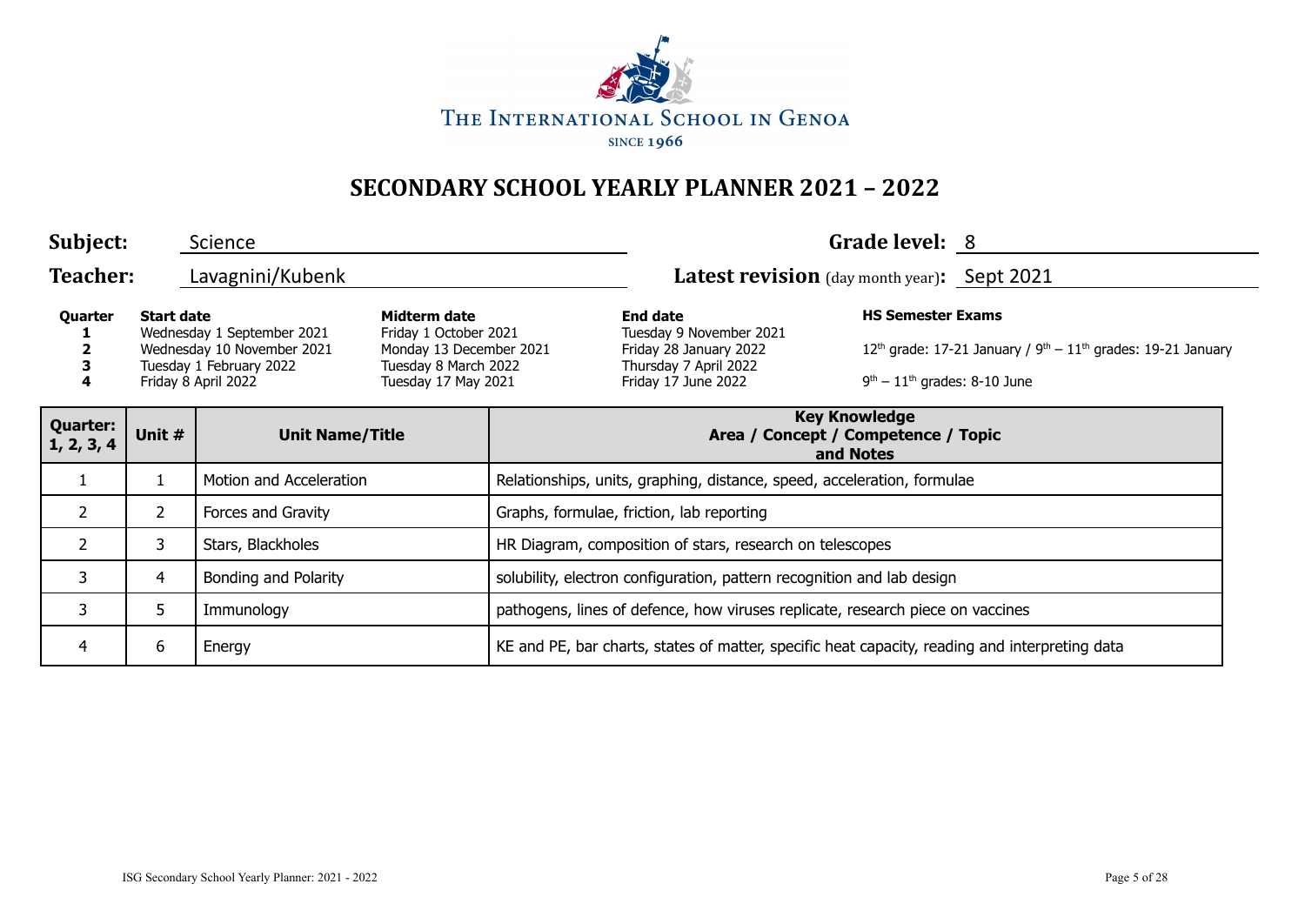

| Subject:                      |                                 | <b>VISUAL ART</b>                                                                                          |                                                                                                                 |                                                                                                                                                                                                            |                                                                | Grade level: 8th                                           |                                                                  |  |
|-------------------------------|---------------------------------|------------------------------------------------------------------------------------------------------------|-----------------------------------------------------------------------------------------------------------------|------------------------------------------------------------------------------------------------------------------------------------------------------------------------------------------------------------|----------------------------------------------------------------|------------------------------------------------------------|------------------------------------------------------------------|--|
| <b>Teacher:</b>               | Valeria De Simoni               |                                                                                                            |                                                                                                                 |                                                                                                                                                                                                            | <b>Latest revision</b> (day month year): $14th$ September 2021 |                                                            |                                                                  |  |
| Quarter                       | <b>Start date</b>               | Wednesday 1 September 2021<br>Wednesday 10 November 2021<br>Tuesday 1 February 2022<br>Friday 8 April 2022 | Midterm date<br>Friday 1 October 2021<br>Monday 13 December 2021<br>Tuesday 8 March 2022<br>Tuesday 17 May 2021 | <b>End date</b><br>Tuesday 9 November 2021<br>Friday 28 January 2022<br>Thursday 7 April 2022<br>Friday 17 June 2022                                                                                       |                                                                | <b>HS Semester Exams</b><br>$9th - 11th$ grades: 8-10 June | $12th$ grade: 17-21 January / $9th - 11th$ grades: 19-21 January |  |
| <b>Quarter:</b><br>1, 2, 3, 4 | <b>Unit</b><br>#                | <b>Unit Name/Title</b>                                                                                     |                                                                                                                 | <b>Key Knowledge</b><br>Area / Concept / Competence / Topic<br>and Notes                                                                                                                                   |                                                                |                                                            |                                                                  |  |
| 1                             |                                 | Art Bites                                                                                                  |                                                                                                                 | Can food be art/Can art be food? A bitesize history of food in art. Plating and presentation. Photographing<br>food. Focus 1 on the project COLORFOOD, Focus 2 on The Futurist Cook Book (F.T. Marinetti). |                                                                |                                                            |                                                                  |  |
| $\overline{2}$                |                                 | Paper and Books                                                                                            |                                                                                                                 | From ordinary paper, to artworks, to astonishing works of art                                                                                                                                              |                                                                |                                                            |                                                                  |  |
| $\overline{3}$                | Creativity will safe the planet |                                                                                                            |                                                                                                                 | Creative expression can help build interconnected relationships based both on commonality and<br>diversity and lead to profound changes in globalization and sustainability.                               |                                                                |                                                            |                                                                  |  |
| Ongoing                       |                                 | Personal Projects                                                                                          |                                                                                                                 | W.O.W Projects (Wonderful Original Work of Art)                                                                                                                                                            |                                                                |                                                            |                                                                  |  |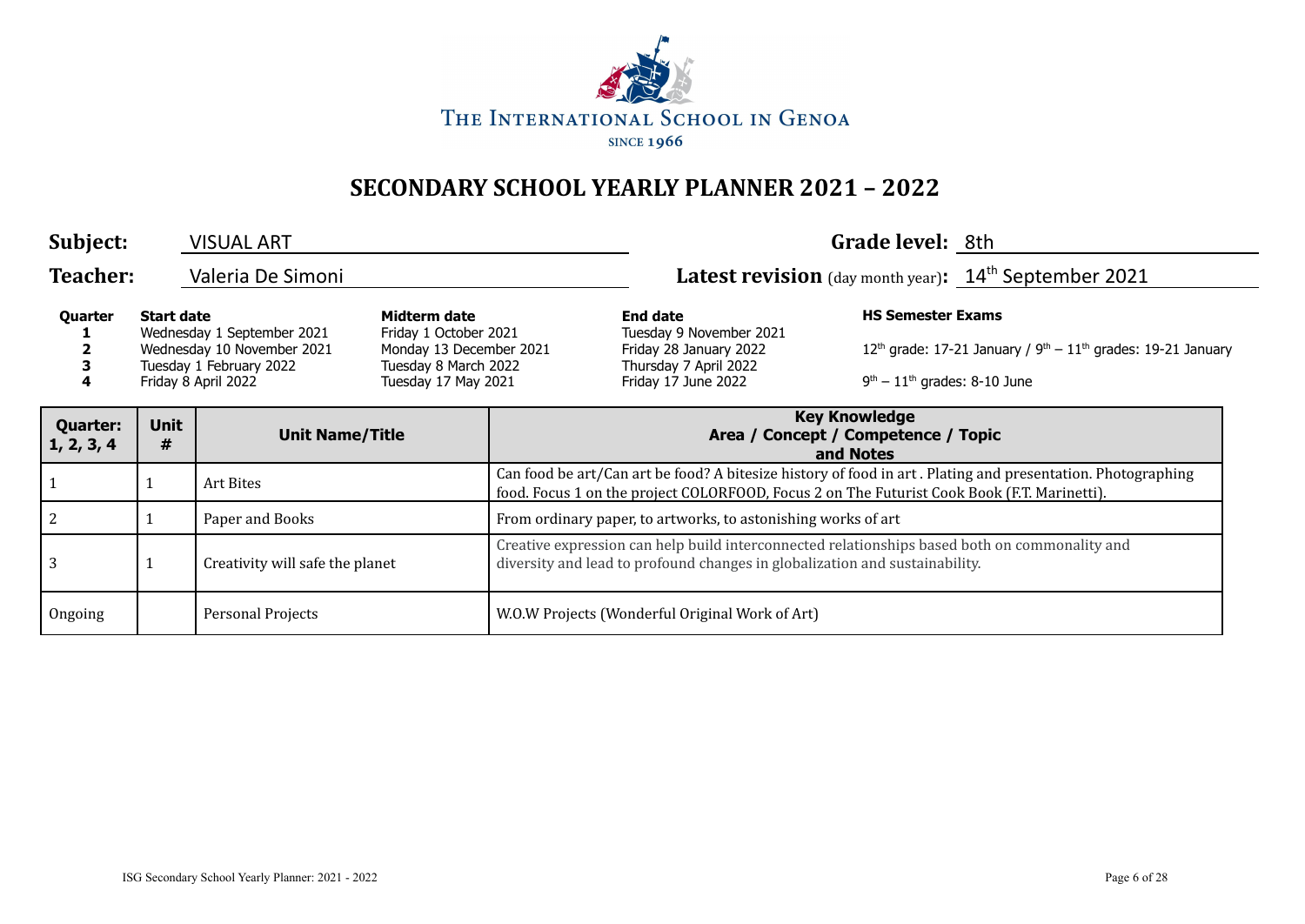

| Subject:                      |                                                               | Educazione civica                                                                                          |                                                                                                                 |                                                                                                                                  |                                                                                                                      | Grade level: 8                                             |                                                                  |
|-------------------------------|---------------------------------------------------------------|------------------------------------------------------------------------------------------------------------|-----------------------------------------------------------------------------------------------------------------|----------------------------------------------------------------------------------------------------------------------------------|----------------------------------------------------------------------------------------------------------------------|------------------------------------------------------------|------------------------------------------------------------------|
| <b>Teacher:</b>               |                                                               | <b>Borselli</b>                                                                                            |                                                                                                                 |                                                                                                                                  | <b>Latest revision</b> (day month year): $30/8/2021$                                                                 |                                                            |                                                                  |
| Quarter<br>4                  | <b>Start date</b>                                             | Wednesday 1 September 2021<br>Wednesday 10 November 2021<br>Tuesday 1 February 2022<br>Friday 8 April 2022 | Midterm date<br>Friday 1 October 2021<br>Monday 13 December 2021<br>Tuesday 8 March 2022<br>Tuesday 17 May 2021 |                                                                                                                                  | <b>End date</b><br>Tuesday 9 November 2021<br>Friday 28 January 2022<br>Thursday 7 April 2022<br>Friday 17 June 2022 | <b>HS Semester Exams</b><br>$9th - 11th$ grades: 8-10 June | $12th$ grade: 17-21 January / $9th - 11th$ grades: 19-21 January |
| <b>Quarter:</b><br>1, 2, 3, 4 | Unit #                                                        | <b>Unit Name/Title</b>                                                                                     |                                                                                                                 | <b>Key Knowledge</b><br>Area / Concept / Competence / Topic<br>and Notes                                                         |                                                                                                                      |                                                            |                                                                  |
|                               |                                                               | La Repubblica Italiana e la Costituzione                                                                   |                                                                                                                 | Le leggi dell Stato, la nascita della Costituzione                                                                               |                                                                                                                      |                                                            |                                                                  |
|                               | $\mathbf{2}^{\prime}$                                         | I diritti e i doveri                                                                                       |                                                                                                                 | I principi fondamentali                                                                                                          |                                                                                                                      |                                                            |                                                                  |
| $\overline{2}$                | 3                                                             | La struttura dello Stato italiano                                                                          |                                                                                                                 | Parlamento, Governo, Presidente della Repubblica, Magistratura, Corte costituzionale, Pubblica<br>Amministrazione ed Enti Locali |                                                                                                                      |                                                            |                                                                  |
| 3                             | 4                                                             | Due diritti fondamentali: lavoro e salute                                                                  |                                                                                                                 | Cittadinanza, Stato e tutela del lavoro, educazione alla salute                                                                  |                                                                                                                      |                                                            |                                                                  |
| 4                             | L'Unione Europea e gli altri organismi<br>5<br>internazionali |                                                                                                            |                                                                                                                 | La storia della UE, le istituzioni, gli organi, la carta dei diritti fondamentali, l'ONU                                         |                                                                                                                      |                                                            |                                                                  |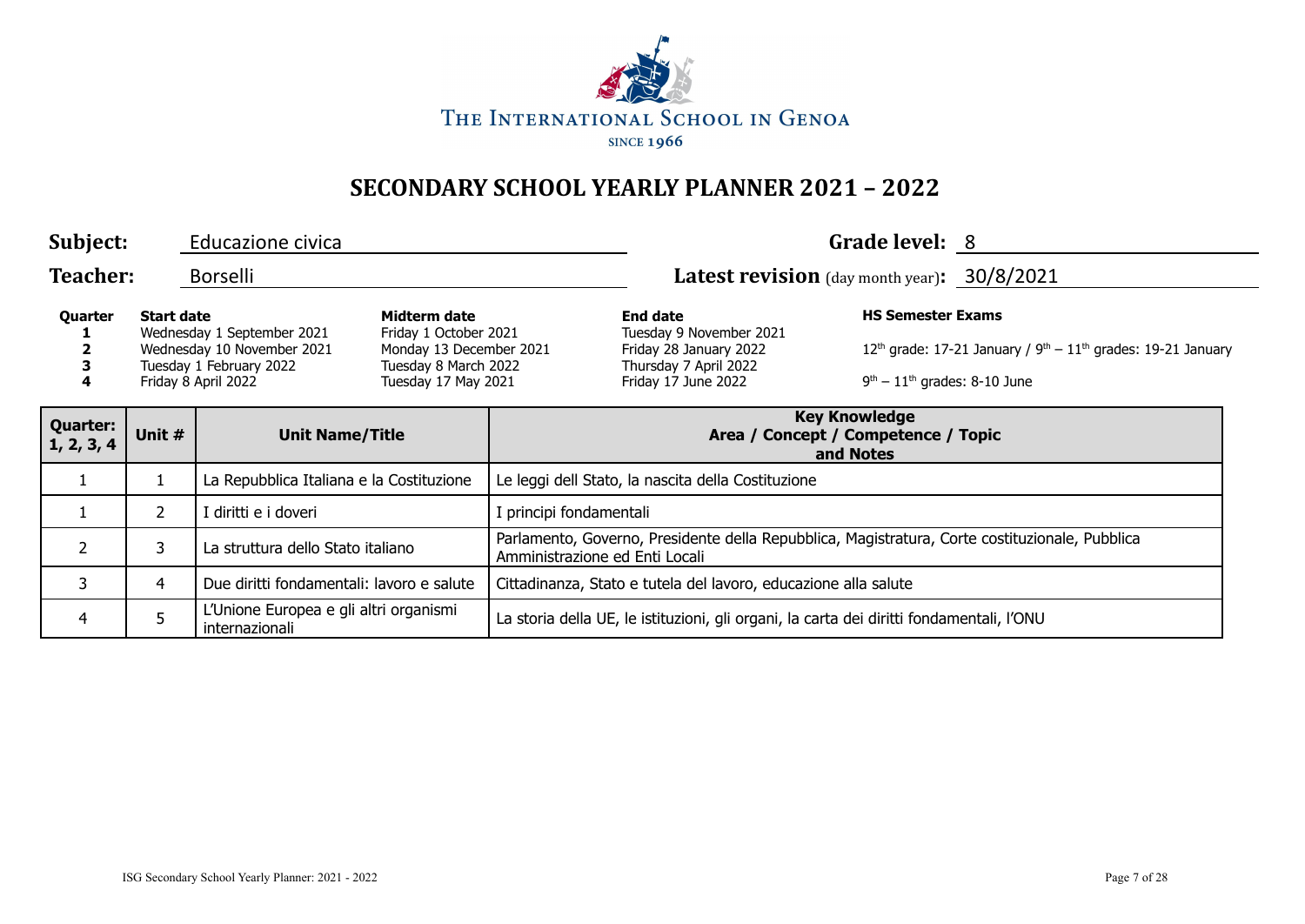

| Subject:<br>Grade level: 8<br><b>Physical Education</b>                                                                                                                                                                                                                      |                                  |                                                                  |                                                                                                                      |                                                                                   |                                                                                  |  |  |  |
|------------------------------------------------------------------------------------------------------------------------------------------------------------------------------------------------------------------------------------------------------------------------------|----------------------------------|------------------------------------------------------------------|----------------------------------------------------------------------------------------------------------------------|-----------------------------------------------------------------------------------|----------------------------------------------------------------------------------|--|--|--|
| <b>Teacher:</b>                                                                                                                                                                                                                                                              |                                  | Mr Adcock                                                        |                                                                                                                      |                                                                                   | <b>Latest revision</b> (day month year): Sept 2021                               |  |  |  |
| <b>Start date</b><br>Midterm date<br>Quarter<br>Friday 1 October 2021<br>Wednesday 1 September 2021<br>Wednesday 10 November 2021<br>2<br>Monday 13 December 2021<br>Tuesday 1 February 2022<br>3<br>Tuesday 8 March 2022<br>Friday 8 April 2022<br>Tuesday 17 May 2021<br>4 |                                  |                                                                  | <b>End date</b><br>Tuesday 9 November 2021<br>Friday 28 January 2022<br>Thursday 7 April 2022<br>Friday 17 June 2022 | <b>HS Semester Exams</b><br>$9th - 11th$ grades: 8-10 June                        | 12 <sup>th</sup> grade: 17-21 January / $9^{th} - 11^{th}$ grades: 19-21 January |  |  |  |
| <b>Quarter:</b><br>1, 2, 3, 4                                                                                                                                                                                                                                                | Unit #<br><b>Unit Name/Title</b> |                                                                  |                                                                                                                      | <b>Key Knowledge</b><br>Area / Concept / Competence / Topic<br>and Notes          |                                                                                  |  |  |  |
| $\mathbf{1}$                                                                                                                                                                                                                                                                 | $\mathbf{1}$                     | <b>Invasion Games:</b><br>Football (knowing and understanding)   |                                                                                                                      | Passing, shooting, dribbling, free kicks. Rules and regulations.                  |                                                                                  |  |  |  |
| $\mathbf{1}$                                                                                                                                                                                                                                                                 | $\mathbf{1}$                     | <b>Invasion Games:</b><br>Football (applying and performing)     |                                                                                                                      | Skill challenges, leadership, and officiating roles.                              |                                                                                  |  |  |  |
| 1                                                                                                                                                                                                                                                                            | $\mathbf{1}$                     | <b>Net Sports:</b><br>Badminton (knowing and<br>understanding)   |                                                                                                                      | Serve, overhead clear, drop shot, net shot, smash. Rules and regulations.         |                                                                                  |  |  |  |
| 1                                                                                                                                                                                                                                                                            | $\mathbf{1}$                     | <b>Net Sports:</b><br>Badminton (applying and performing)        |                                                                                                                      | Decision-making, doubles play, refereeing, and officiating roles.                 |                                                                                  |  |  |  |
| $\mathbf{2}$                                                                                                                                                                                                                                                                 | $\mathbf{1}$                     | <b>Invasion Games:</b><br>Hockey (knowing and understanding)     |                                                                                                                      | Safety, Grip, passing, dribbling, shooting. Rules and regulations.                |                                                                                  |  |  |  |
| $\overline{2}$                                                                                                                                                                                                                                                               | $\mathbf{1}$                     | <b>Invasion games:</b><br>Hockey (applying and performing)       |                                                                                                                      | Skill challenges, leadership, and officiating roles.                              |                                                                                  |  |  |  |
| $\overline{2}$                                                                                                                                                                                                                                                               | $\mathbf{1}$                     | <b>Invasion Games:</b><br>Basketball (knowing and understanding) |                                                                                                                      | Dribbling, passing, lay ups, and shooting. Rules and regulations.                 |                                                                                  |  |  |  |
| $\overline{2}$                                                                                                                                                                                                                                                               | $\mathbf{1}$                     | <b>Invasion Games:</b><br>Basketball (applying and performing)   |                                                                                                                      | Skill challenges, leadership, and officiating roles.                              |                                                                                  |  |  |  |
| 3                                                                                                                                                                                                                                                                            | 1                                | Net Games: Table tennis (knowing and<br>understanding)           |                                                                                                                      | Forehand and backhand shots. Push, drive, smash and serve. Rules and regulations. |                                                                                  |  |  |  |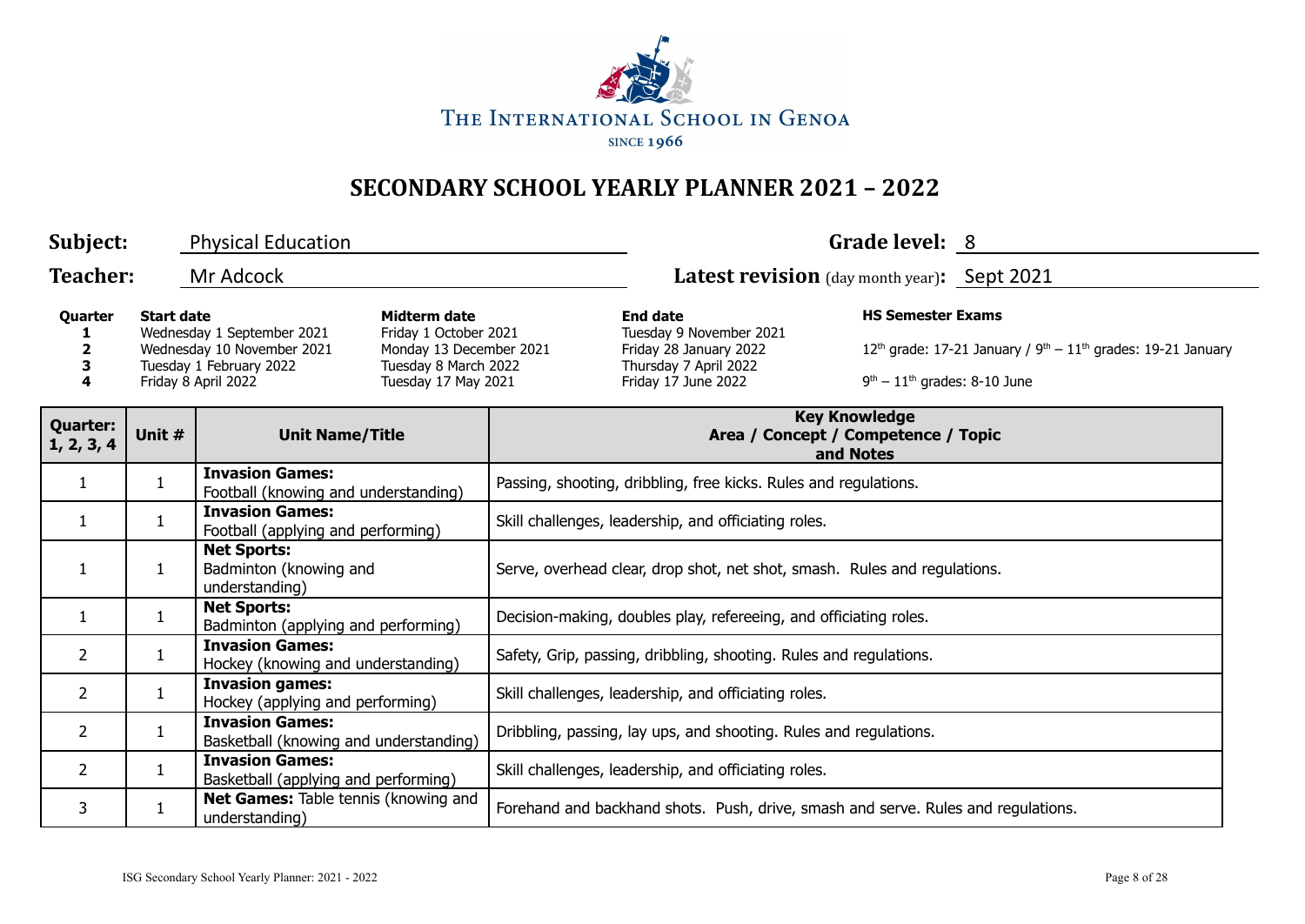

| 3 | <b>Net Games:</b><br>Table tennis (applying and performing)         | Leadership, team play, refereeing, and officiating roles.     |
|---|---------------------------------------------------------------------|---------------------------------------------------------------|
| 3 | <b>Gymnastics:</b><br>(planning for performance)                    | Travelling, canon, unison, mirroring, rotations, and balances |
| 3 | <b>Gymnastics:</b><br>(applying and performing)                     | Sequences and routines.                                       |
| 3 | <b>Invasion Games: Rugby/Frisbee</b><br>(knowing and understanding) | Passing, Catching. Rules and regulations.                     |
| 3 | <b>Invasion Games:</b><br>Rugby/Frisbee (applying and performing)   | Skill challenges, leadership, and officiating roles.          |
| 3 | <b>Net Games:</b><br>Volleyball (knowing and understanding)         | Serve, set, dig, spike. Rules and regulations.                |
| 3 | <b>Net Games:</b><br>Volleyball (applying and performing)           | Skill challenges, leadership, and officiating roles.          |
| 4 | <b>Striking Games:</b><br>Softball (knowing and understanding)      | Striking, Fielding, Pitching. Rules and regulations.          |
| 4 | <b>Striking Games:</b><br>Softball (applying and performing)        | Leadership, team play, refereeing, and officiating roles.     |
| 4 | <b>Athletics</b>                                                    | Villa Gentile training                                        |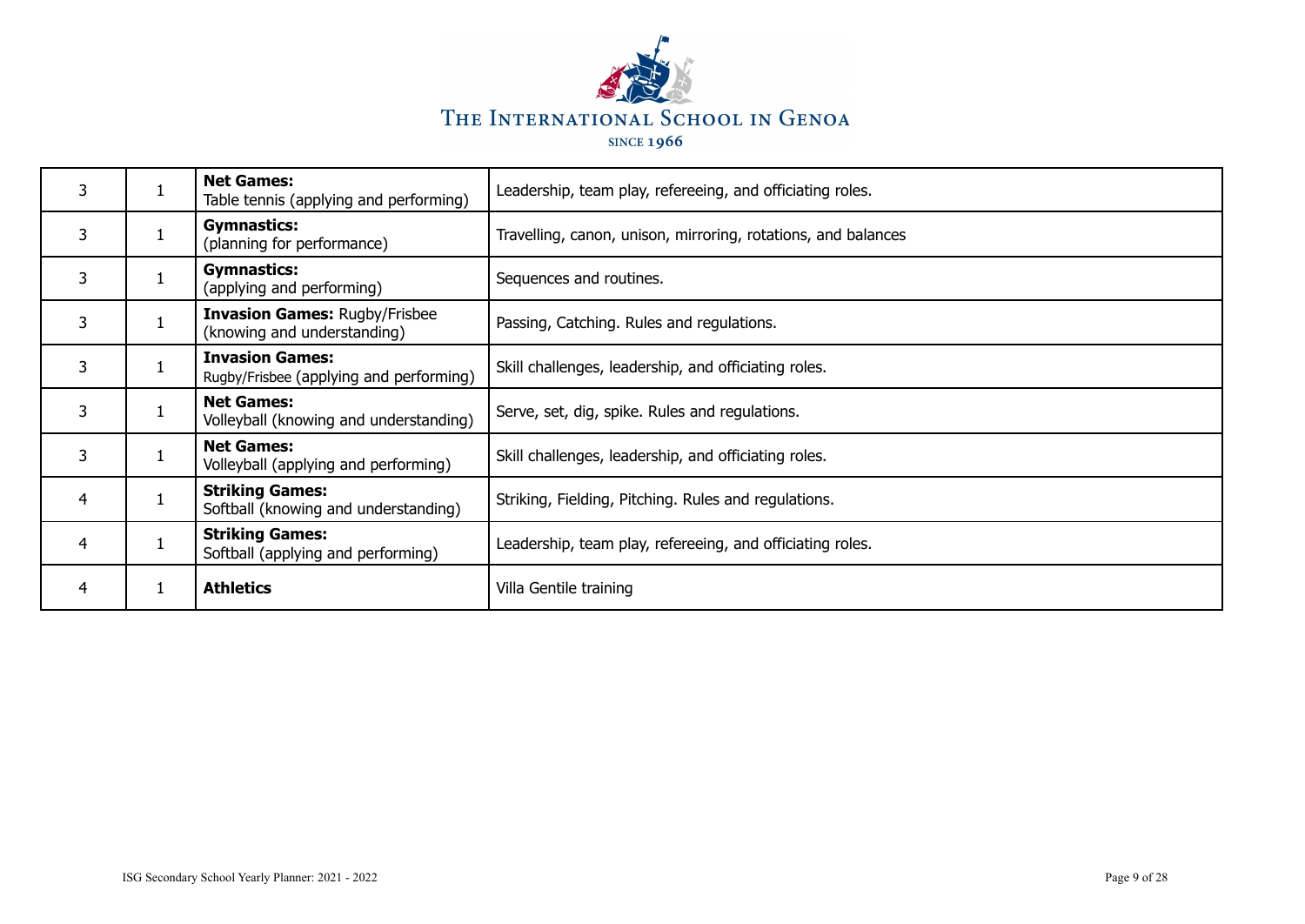

| Subject:                      |                                 | Storia in Italiano                                                                                         |                                                                                                                 |                                                                             |                                                                                                                      | Grade level: 8                                             |                                                                  |  |
|-------------------------------|---------------------------------|------------------------------------------------------------------------------------------------------------|-----------------------------------------------------------------------------------------------------------------|-----------------------------------------------------------------------------|----------------------------------------------------------------------------------------------------------------------|------------------------------------------------------------|------------------------------------------------------------------|--|
| <b>Teacher:</b>               |                                 | <b>Borselli</b>                                                                                            |                                                                                                                 |                                                                             | Latest revision (day month year): 30/8/2021                                                                          |                                                            |                                                                  |  |
| Quarter                       | <b>Start date</b>               | Wednesday 1 September 2021<br>Wednesday 10 November 2021<br>Tuesday 1 February 2022<br>Friday 8 April 2022 | Midterm date<br>Friday 1 October 2021<br>Monday 13 December 2021<br>Tuesday 8 March 2022<br>Tuesday 17 May 2021 |                                                                             | <b>End date</b><br>Tuesday 9 November 2021<br>Friday 28 January 2022<br>Thursday 7 April 2022<br>Friday 17 June 2022 | <b>HS Semester Exams</b><br>$9th - 11th$ grades: 8-10 June | $12th$ grade: 17-21 January / $9th - 11th$ grades: 19-21 January |  |
| <b>Quarter:</b><br>1, 2, 3, 4 | Unit #                          | <b>Unit Name/Title</b>                                                                                     |                                                                                                                 | <b>Key Knowledge</b><br>Area / Concept / Competence / Topic<br>and Notes    |                                                                                                                      |                                                            |                                                                  |  |
|                               |                                 | La Prima guerra mondiale                                                                                   |                                                                                                                 | principali eventi che caratterizzano la Grande Guerra                       |                                                                                                                      |                                                            |                                                                  |  |
| $\overline{2}$                | $\overline{2}$                  | La Rivoluzione russa                                                                                       |                                                                                                                 | Lo scoppio della rivoluzione in Russia e le conseguenze nel resto del Mondo |                                                                                                                      |                                                            |                                                                  |  |
| 3                             | 3                               | Il Fascismo                                                                                                |                                                                                                                 | La dittatura in Italia                                                      |                                                                                                                      |                                                            |                                                                  |  |
| 3                             | 4                               | Il Nazismo                                                                                                 |                                                                                                                 | La situazione in Germania tra le due guerre mondiali                        |                                                                                                                      |                                                            |                                                                  |  |
| 4                             | 5<br>La Seconda guerra mondiale |                                                                                                            |                                                                                                                 | principali eventi relativi alla Seconda Guerra Mondiale                     |                                                                                                                      |                                                            |                                                                  |  |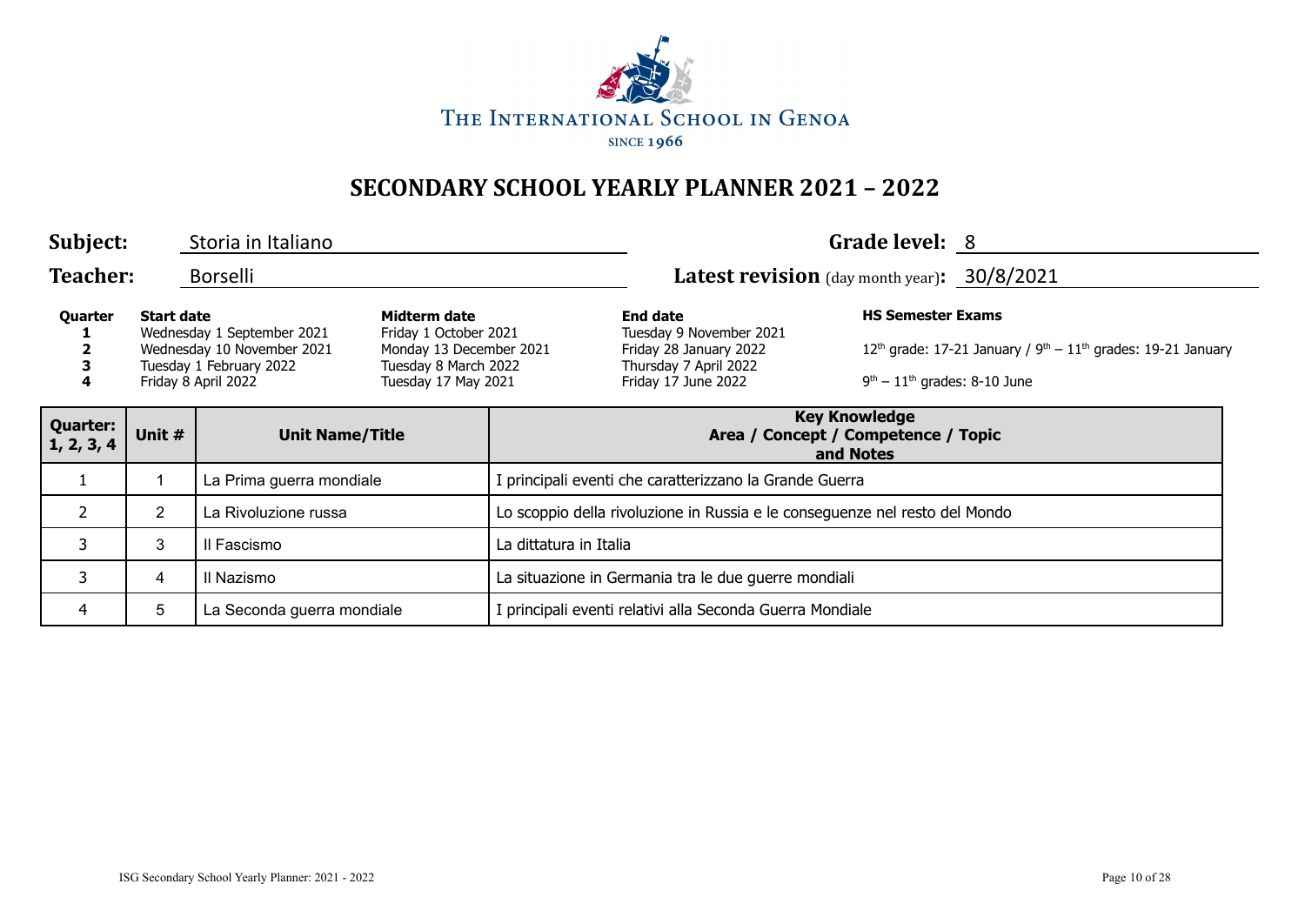

| Subject:                      |                   | <b>Individuals and Societies</b>                                                                           |                                                                                                                 |                                                                                                                                                                                                                                                                                                   |                                                                                                                                                                            | Grade level: 8                                             |                                                                            |  |
|-------------------------------|-------------------|------------------------------------------------------------------------------------------------------------|-----------------------------------------------------------------------------------------------------------------|---------------------------------------------------------------------------------------------------------------------------------------------------------------------------------------------------------------------------------------------------------------------------------------------------|----------------------------------------------------------------------------------------------------------------------------------------------------------------------------|------------------------------------------------------------|----------------------------------------------------------------------------|--|
| <b>Teacher:</b>               |                   | Pamela Cassol                                                                                              |                                                                                                                 |                                                                                                                                                                                                                                                                                                   | Latest revision (day month year): 28/08/21                                                                                                                                 |                                                            |                                                                            |  |
| Quarter<br>4                  | <b>Start date</b> | Wednesday 1 September 2021<br>Wednesday 10 November 2021<br>Tuesday 1 February 2022<br>Friday 8 April 2022 | Midterm date<br>Friday 1 October 2021<br>Monday 13 December 2021<br>Tuesday 8 March 2022<br>Tuesday 17 May 2021 |                                                                                                                                                                                                                                                                                                   | <b>End date</b><br>Tuesday 9 November 2021<br>Friday 28 January 2022<br>Thursday 7 April 2022<br>Friday 17 June 2022                                                       | <b>HS Semester Exams</b><br>$9th - 11th$ grades: 8-10 June | 12 <sup>th</sup> grade: 17-21 January / $9th - 11th$ grades: 19-21 January |  |
| <b>Quarter:</b><br>1, 2, 3, 4 | Unit #            | <b>Unit Name/Title</b>                                                                                     |                                                                                                                 | <b>Key Knowledge</b><br>Area / Concept / Competence / Topic<br>and Notes                                                                                                                                                                                                                          |                                                                                                                                                                            |                                                            |                                                                            |  |
| $\mathbf{1}$                  | $\mathbf{1}$      | The Enlightenment                                                                                          |                                                                                                                 | Roots of the Enlightenment; New ideas and impact on governments.                                                                                                                                                                                                                                  |                                                                                                                                                                            |                                                            |                                                                            |  |
| $1 - 2$                       | $\overline{2}$    | Revolutions                                                                                                |                                                                                                                 | Agricultural revolution: causes and consequences in society; Industrial revolution: inventions, impact and<br>change in society; American and French Revolutions (introduction); Working class movements and<br>electoral reforms; Women's rights movements.<br>Geography: focus on the Americas. |                                                                                                                                                                            |                                                            |                                                                            |  |
| $2 - 3$                       | 3                 | Rights and Freedoms                                                                                        |                                                                                                                 | Slave trade and slavery resistence; Black American civil rights movement; Imperialism: conquest and<br>resistence.<br>Geography: focus on Africa and Asia.                                                                                                                                        |                                                                                                                                                                            |                                                            |                                                                            |  |
| $3 - 4$                       | 4                 | The Changing Nature of Warfare in the<br>20th Century                                                      |                                                                                                                 | Geography: focus on Asia.                                                                                                                                                                                                                                                                         | WWI: causes and characteristics; WWII: causes and characteristics; Jews in Europe from the loss of<br>rights to the holocaust; Cold War: new alliances; use of propaganda. |                                                            |                                                                            |  |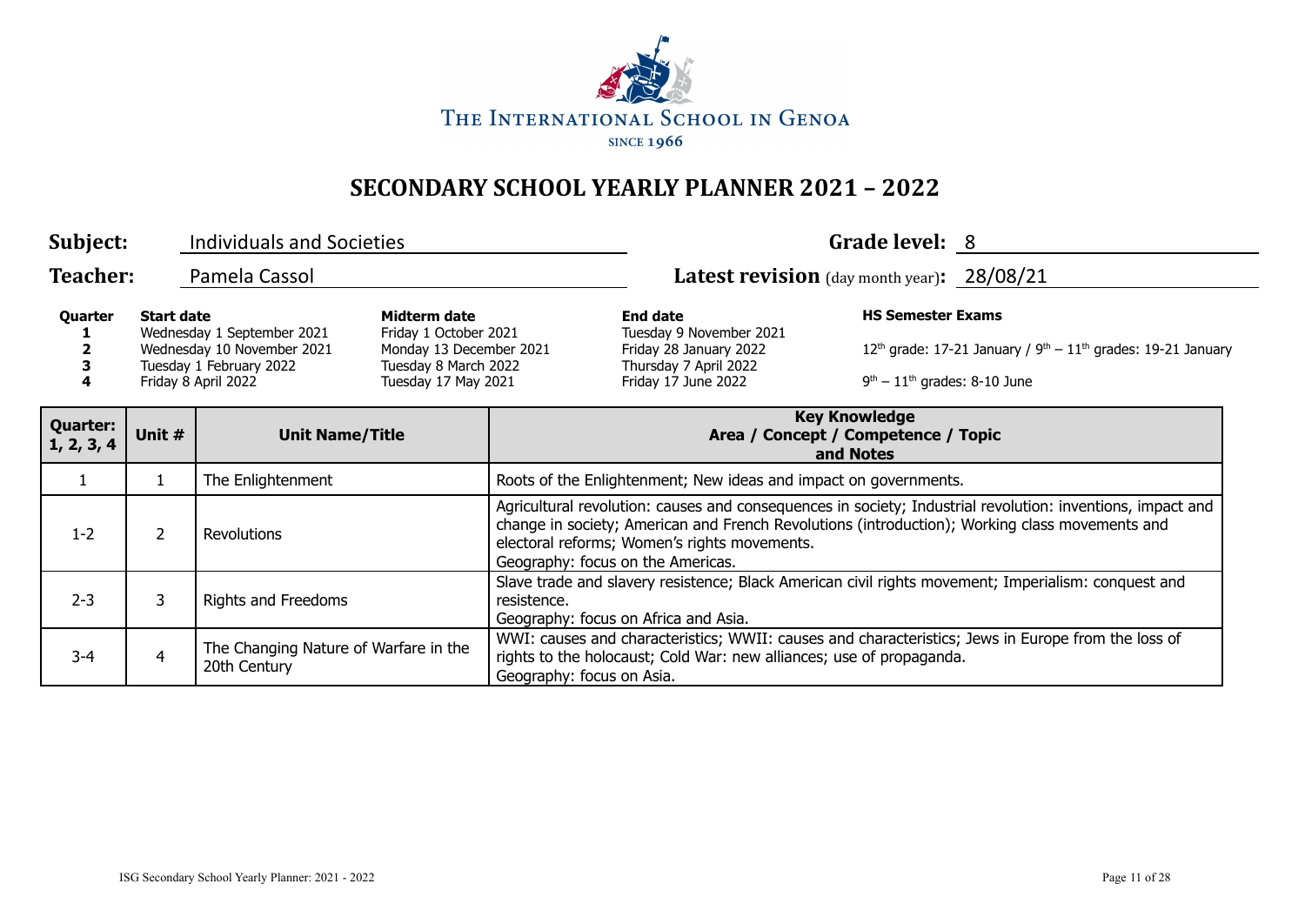

| Subject:                      |                   | Matematica                                                                                                 |                                                                                                                 |                                                                          |                                                                                                                      | Grade level: 8 <sup>th</sup>                               |                                                                                           |  |
|-------------------------------|-------------------|------------------------------------------------------------------------------------------------------------|-----------------------------------------------------------------------------------------------------------------|--------------------------------------------------------------------------|----------------------------------------------------------------------------------------------------------------------|------------------------------------------------------------|-------------------------------------------------------------------------------------------|--|
| <b>Teacher:</b>               |                   | Margherita Basso                                                                                           |                                                                                                                 |                                                                          | <b>Latest revision</b> (day month year): $26th$ August 2021                                                          |                                                            |                                                                                           |  |
| Quarter<br>3<br>4             | <b>Start date</b> | Wednesday 1 September 2021<br>Wednesday 10 November 2021<br>Tuesday 1 February 2022<br>Friday 8 April 2022 | Midterm date<br>Friday 1 October 2021<br>Monday 13 December 2021<br>Tuesday 8 March 2022<br>Tuesday 17 May 2021 |                                                                          | <b>End date</b><br>Tuesday 9 November 2021<br>Friday 28 January 2022<br>Thursday 7 April 2022<br>Friday 17 June 2022 | <b>HS Semester Exams</b><br>$9th - 11th$ grades: 8-10 June | 12 <sup>th</sup> grade: 17-21 January / $9^{th}$ – 11 <sup>th</sup> grades: 19-21 January |  |
| <b>Quarter:</b><br>1, 2, 3, 4 | Unit #            | <b>Unit Name/Title</b>                                                                                     |                                                                                                                 | <b>Key Knowledge</b><br>Area / Concept / Competence / Topic<br>and Notes |                                                                                                                      |                                                            |                                                                                           |  |
| 1                             | 1                 | I numeri Reali                                                                                             |                                                                                                                 | Number                                                                   |                                                                                                                      |                                                            |                                                                                           |  |
| $\mathbf{1}$                  | $\overline{2}$    | Calcolo letterale ed equazioni                                                                             |                                                                                                                 | Number                                                                   |                                                                                                                      |                                                            |                                                                                           |  |
| $\overline{2}$                | 3                 | Le forze e I vettori                                                                                       |                                                                                                                 | Physic                                                                   |                                                                                                                      |                                                            |                                                                                           |  |
| $\overline{2}$                | 4                 | Le leve                                                                                                    |                                                                                                                 | Phisyc                                                                   |                                                                                                                      |                                                            |                                                                                           |  |
| 3                             | 5                 | Geometria analitica: studio di funzioni                                                                    |                                                                                                                 | Algebra                                                                  |                                                                                                                      |                                                            |                                                                                           |  |
| $\overline{4}$                | 6                 | Geometria: aree e volume di figure<br>solide                                                               |                                                                                                                 | Geometry                                                                 |                                                                                                                      |                                                            |                                                                                           |  |
| 4                             |                   | La statistica e probabilita'                                                                               |                                                                                                                 | Geometry                                                                 |                                                                                                                      |                                                            |                                                                                           |  |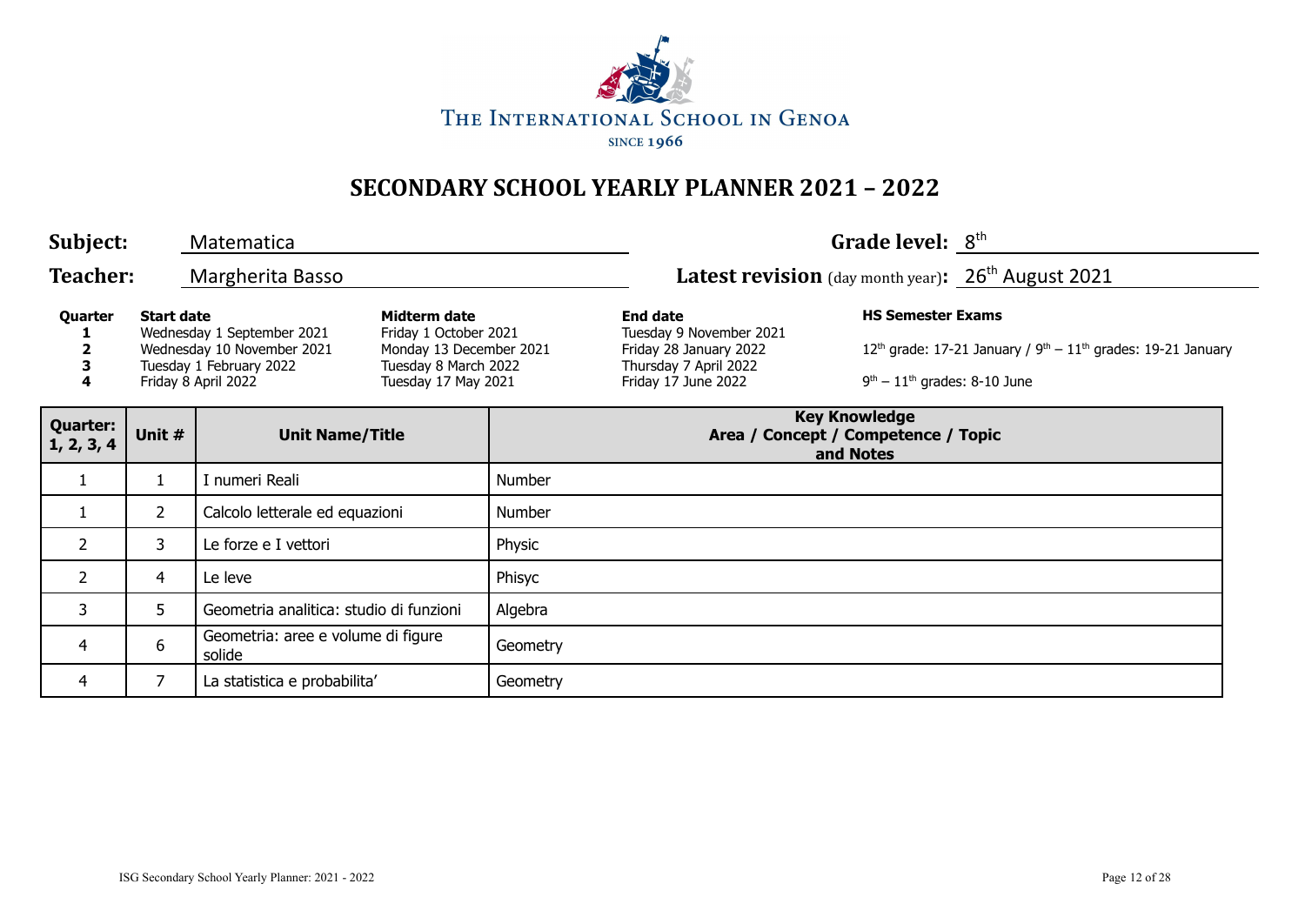

| Subject:                                                                                                                                                                                                                                                                            |                                  | Tecnologia                                     |                                                                                                                      |                                                            | Grade level: 8th                                                          |                                   |  |
|-------------------------------------------------------------------------------------------------------------------------------------------------------------------------------------------------------------------------------------------------------------------------------------|----------------------------------|------------------------------------------------|----------------------------------------------------------------------------------------------------------------------|------------------------------------------------------------|---------------------------------------------------------------------------|-----------------------------------|--|
| <b>Teacher:</b>                                                                                                                                                                                                                                                                     |                                  | <b>Basso Margherita</b>                        |                                                                                                                      |                                                            | <b>Latest revision</b> (day month year): $26th$ August 2021               |                                   |  |
| <b>Start date</b><br><b>Midterm date</b><br>Quarter<br>Wednesday 1 September 2021<br>Friday 1 October 2021<br>Wednesday 10 November 2021<br>Monday 13 December 2021<br>2<br>Tuesday 1 February 2022<br>Tuesday 8 March 2022<br>З<br>Friday 8 April 2022<br>Tuesday 17 May 2021<br>4 |                                  |                                                | <b>End date</b><br>Tuesday 9 November 2021<br>Friday 28 January 2022<br>Thursday 7 April 2022<br>Friday 17 June 2022 | <b>HS Semester Exams</b><br>$9th - 11th$ grades: 8-10 June | $12^{th}$ grade: 17-21 January / $9^{th} - 11^{th}$ grades: 19-21 January |                                   |  |
| <b>Quarter:</b><br>1, 2, 3, 4                                                                                                                                                                                                                                                       | Unit #<br><b>Unit Name/Title</b> |                                                |                                                                                                                      |                                                            | Area / Concept / Competence / Topic                                       | <b>Key Knowledge</b><br>and Notes |  |
| 1                                                                                                                                                                                                                                                                                   | $\mathbf{1}$                     | RIPASSO SQUADRATURA E<br><b>FIGURE PIANE</b>   |                                                                                                                      | <b>DISEGNO</b>                                             |                                                                           |                                   |  |
| 1                                                                                                                                                                                                                                                                                   | $\overline{2}$                   | <b>CONCETTO DI ENERGIA: LE</b><br><b>FONTI</b> |                                                                                                                      | <b>TEORIA</b>                                              |                                                                           |                                   |  |
| 1                                                                                                                                                                                                                                                                                   | $\overline{3}$                   | ENERGIA RINNOVABILE E NON                      |                                                                                                                      | <b>TEORIA</b>                                              |                                                                           |                                   |  |
| 2                                                                                                                                                                                                                                                                                   | $\overline{4}$                   | TIPI DI ENERGIA E<br><b>COMBUSTIBILI</b>       |                                                                                                                      | <b>TEORIA</b>                                              |                                                                           |                                   |  |
| $\overline{2}$                                                                                                                                                                                                                                                                      | 5                                | <b>ENERGIA NUCLEARE</b>                        |                                                                                                                      | <b>TEORIA</b>                                              |                                                                           |                                   |  |
| 2                                                                                                                                                                                                                                                                                   | 6                                | <b>CORRENTE ELETTRICA</b>                      |                                                                                                                      | <b>TEORIA</b>                                              |                                                                           |                                   |  |
| 2                                                                                                                                                                                                                                                                                   | $\overline{7}$                   | PROIEZIONI ORTOGONALI                          |                                                                                                                      | <b>DISEGNO</b>                                             |                                                                           |                                   |  |
| 3                                                                                                                                                                                                                                                                                   | 8                                | CIRCUITI E PILA, GENERATORI,<br>LEGGE DI OHM   |                                                                                                                      | <b>TEORIA</b>                                              |                                                                           |                                   |  |
| 3                                                                                                                                                                                                                                                                                   | 9                                | ASSONOMETRIE DI SOLIDI                         |                                                                                                                      | <b>DISEGNO</b>                                             |                                                                           |                                   |  |
| 4                                                                                                                                                                                                                                                                                   | 10                               | <b>MEZZI DI COMUNICAZIONE</b>                  |                                                                                                                      | <b>TEORIA</b>                                              |                                                                           |                                   |  |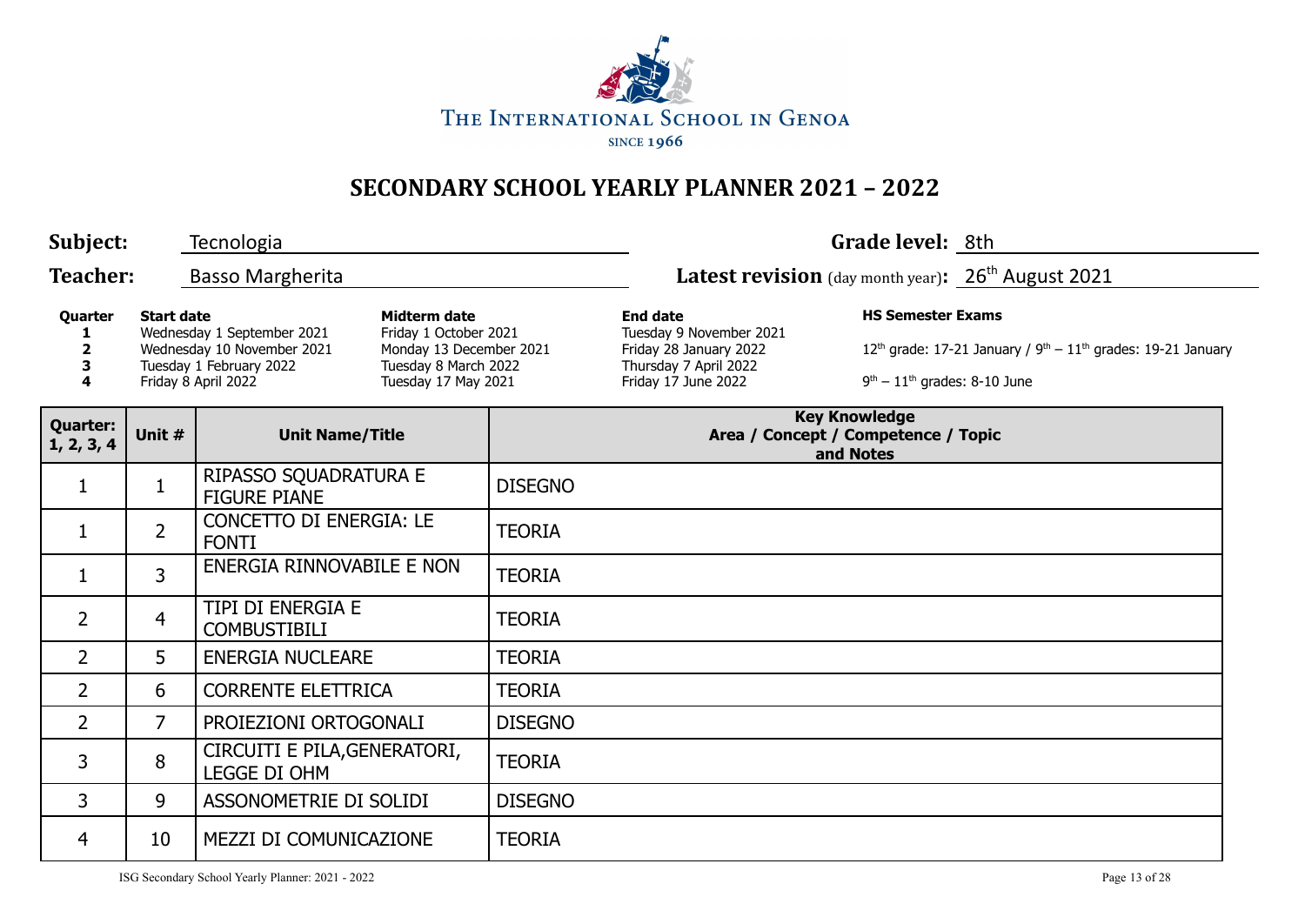

| 4 | 11 | STAMPA, FOTOGRAFIA,                                        | <b>TEORIA</b>  |
|---|----|------------------------------------------------------------|----------------|
| 4 | 12 | CINEMA, RADIO, TV, TELEFONO                                | <b>TEORIA</b>  |
|   | 13 | PROGETTAZIONE E<br><b>REALIZZAZIONE DI UN</b><br>MODELLINO | <b>PRATICA</b> |
| 4 | 14 | <b>RIPASSO PER L'ESAME</b>                                 |                |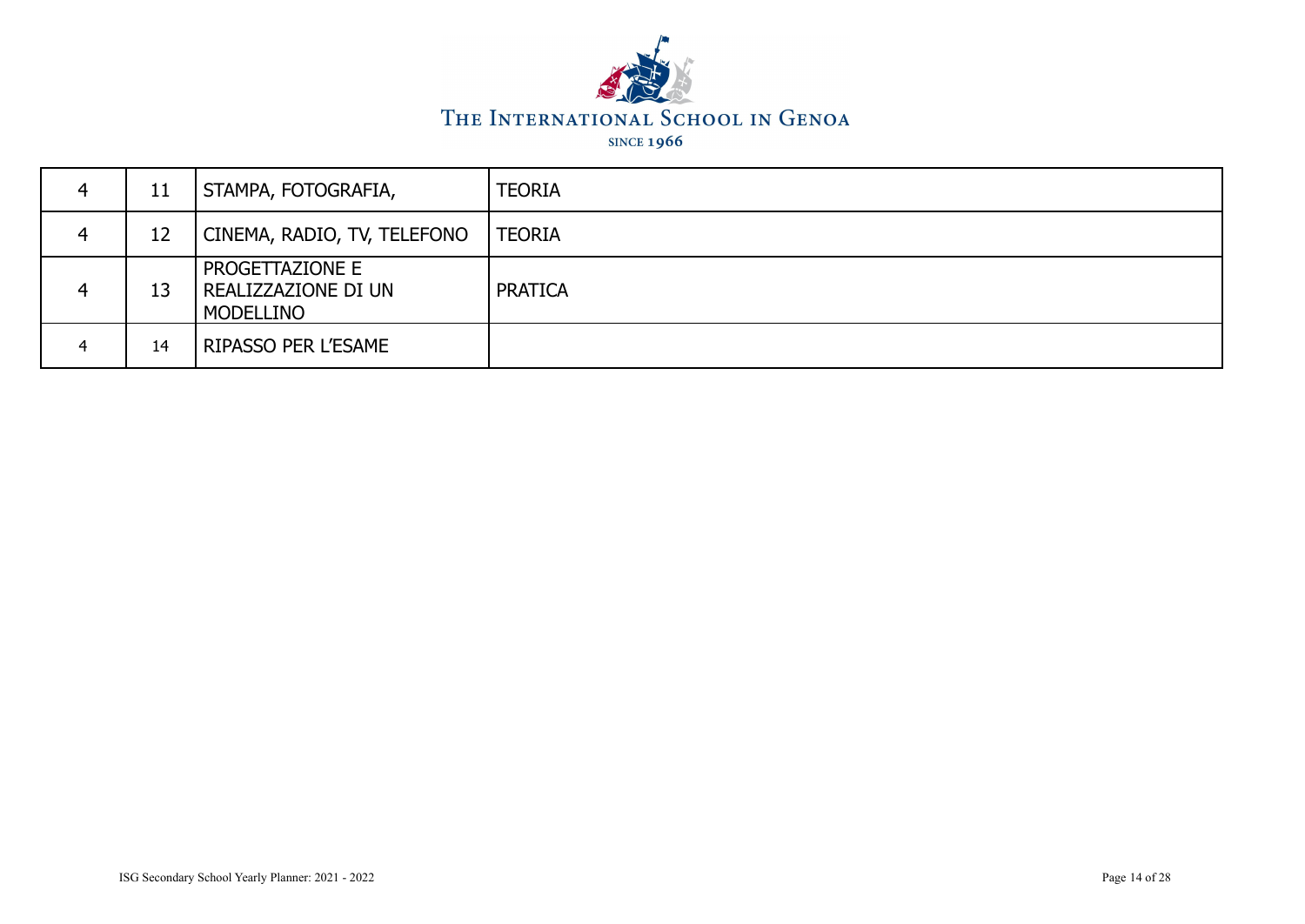

| Subject:                                                                                                                                                                                                                                                                            |                                  | <b>Creative Writing</b>                                                     |  |                                                                                                                                                                                                                                                                                                                                                                                                                                                                                             |                                                            | Grade level: 8th                                                          |                                                                                                                                                                                                                                                                                                                                |  |
|-------------------------------------------------------------------------------------------------------------------------------------------------------------------------------------------------------------------------------------------------------------------------------------|----------------------------------|-----------------------------------------------------------------------------|--|---------------------------------------------------------------------------------------------------------------------------------------------------------------------------------------------------------------------------------------------------------------------------------------------------------------------------------------------------------------------------------------------------------------------------------------------------------------------------------------------|------------------------------------------------------------|---------------------------------------------------------------------------|--------------------------------------------------------------------------------------------------------------------------------------------------------------------------------------------------------------------------------------------------------------------------------------------------------------------------------|--|
| <b>Teacher:</b>                                                                                                                                                                                                                                                                     |                                  | Ms Ilaria Mele                                                              |  |                                                                                                                                                                                                                                                                                                                                                                                                                                                                                             | Latest revision (day month year): August 2021              |                                                                           |                                                                                                                                                                                                                                                                                                                                |  |
| <b>Midterm date</b><br><b>Start date</b><br>Quarter<br>Wednesday 1 September 2021<br>Friday 1 October 2021<br>Wednesday 10 November 2021<br>Monday 13 December 2021<br>2<br>Tuesday 1 February 2022<br>Tuesday 8 March 2022<br>3<br>Tuesday 17 May 2021<br>Friday 8 April 2022<br>4 |                                  |                                                                             |  | <b>End date</b><br>Tuesday 9 November 2021<br>Friday 28 January 2022<br>Thursday 7 April 2022<br>Friday 17 June 2022                                                                                                                                                                                                                                                                                                                                                                        | <b>HS Semester Exams</b><br>$9th - 11th$ grades: 8-10 June | $12^{th}$ grade: 17-21 January / $9^{th} - 11^{th}$ grades: 19-21 January |                                                                                                                                                                                                                                                                                                                                |  |
| <b>Quarter:</b><br>1, 2, 3, 4                                                                                                                                                                                                                                                       | Unit #<br><b>Unit Name/Title</b> |                                                                             |  |                                                                                                                                                                                                                                                                                                                                                                                                                                                                                             |                                                            | <b>Key Knowledge</b><br>Area / Concept / Competence / Topic<br>and Notes  |                                                                                                                                                                                                                                                                                                                                |  |
| $\mathbf{1}$                                                                                                                                                                                                                                                                        | $\mathbf 0$                      | Applying Creative Writing to the World:<br>a course overview - introduction |  |                                                                                                                                                                                                                                                                                                                                                                                                                                                                                             |                                                            |                                                                           |                                                                                                                                                                                                                                                                                                                                |  |
|                                                                                                                                                                                                                                                                                     | $\mathbf{1}$                     | <b>PEOPLE</b>                                                               |  | Writing about People, (that is to say US and OTHERS) in a variety of ways.<br>These include:<br>Use of monologue (inner voice and external voice)<br>Use of dialogue (how to compare and contrast using a dialogue that conveys information)<br>Impossible Interviews<br>Autobiographies and Biographies<br><b>Journals</b><br>We will also explore a variety of media and different outcomes.<br>Within this unit, students will master basic and advanced writing and editing techniques. |                                                            |                                                                           |                                                                                                                                                                                                                                                                                                                                |  |
|                                                                                                                                                                                                                                                                                     |                                  |                                                                             |  | Final outcome project - unit 1                                                                                                                                                                                                                                                                                                                                                                                                                                                              |                                                            |                                                                           |                                                                                                                                                                                                                                                                                                                                |  |
|                                                                                                                                                                                                                                                                                     | $\overline{2}$                   | <b>PLACES</b>                                                               |  | profession.                                                                                                                                                                                                                                                                                                                                                                                                                                                                                 | Planet Earth - link to Sustainable Week.                   |                                                                           | Writing and investigating Places, from our immediate historical surroundings, to deserts and oceans far<br>away. This unit will include an in-depth investigation about climate Change and Endangered Zones of<br>Within this unit, students will learn about basic requirements of investigative journalism and ethics in the |  |
|                                                                                                                                                                                                                                                                                     |                                  |                                                                             |  | Final outcome project - unit 2                                                                                                                                                                                                                                                                                                                                                                                                                                                              |                                                            |                                                                           |                                                                                                                                                                                                                                                                                                                                |  |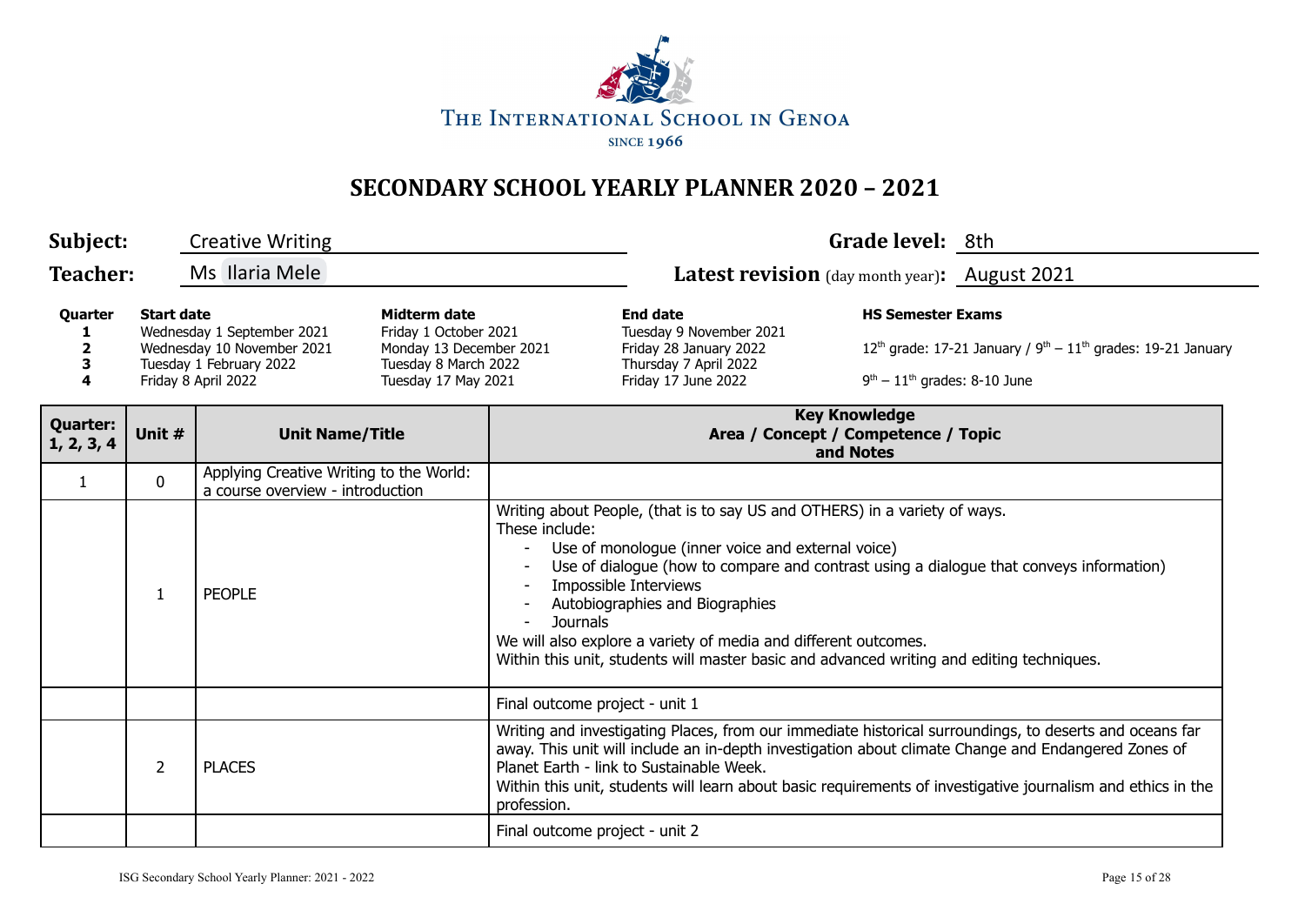

|  | <b>BELIEFS</b> | Writing and Investigating about Big Ideas.<br>Within this unit, students will be encouraged to develop personal beliefs, based on the understanding of<br>perspectives, (personal and other's) and the systematic relationship between human beings, society, and<br>the environment.<br>Students will be led to debate and support their opinions, based on research. |
|--|----------------|------------------------------------------------------------------------------------------------------------------------------------------------------------------------------------------------------------------------------------------------------------------------------------------------------------------------------------------------------------------------|
|  |                | Final outcome project - unit 3                                                                                                                                                                                                                                                                                                                                         |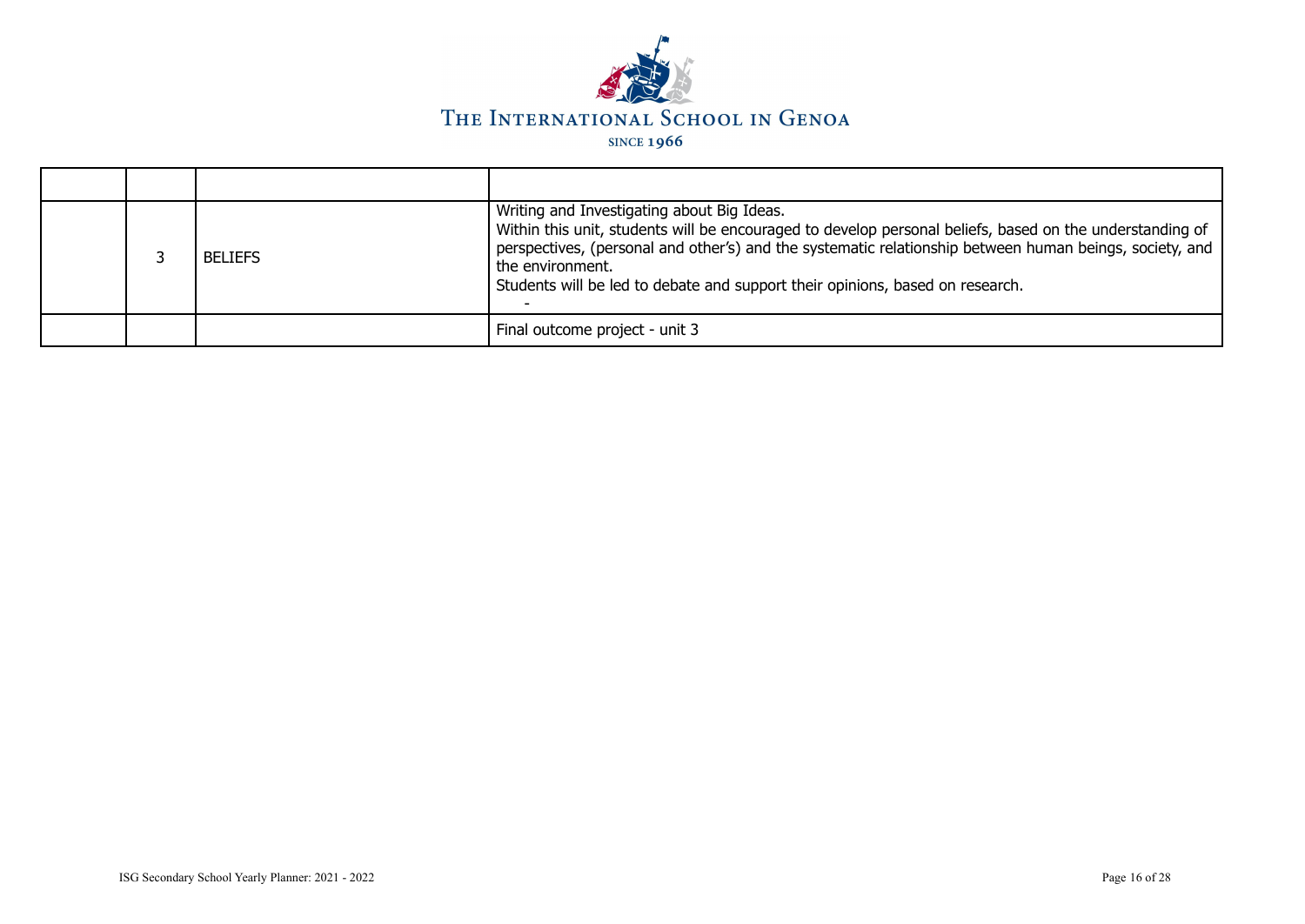

| Subject:                      |                   | Mandarin                                                                                                   |                                                                                                                 |                                                                                       |                                                                                                                      | Grade level: 8th                                                         |                                                                  |  |
|-------------------------------|-------------------|------------------------------------------------------------------------------------------------------------|-----------------------------------------------------------------------------------------------------------------|---------------------------------------------------------------------------------------|----------------------------------------------------------------------------------------------------------------------|--------------------------------------------------------------------------|------------------------------------------------------------------|--|
| <b>Teacher:</b>               |                   | <b>Ying Zhou</b>                                                                                           |                                                                                                                 |                                                                                       | Latest revision (day month year): August 2021                                                                        |                                                                          |                                                                  |  |
| Quarter<br>1<br>2<br>3<br>4   | <b>Start date</b> | Wednesday 1 September 2021<br>Wednesday 10 November 2021<br>Tuesday 1 February 2022<br>Friday 8 April 2022 | Midterm date<br>Friday 1 October 2021<br>Monday 13 December 2021<br>Tuesday 8 March 2022<br>Tuesday 17 May 2021 |                                                                                       | <b>End date</b><br>Tuesday 9 November 2021<br>Friday 28 January 2022<br>Thursday 7 April 2022<br>Friday 17 June 2022 | <b>HS Semester Exams</b><br>$9th - 11th$ grades: 8-10 June               | $12th$ grade: 17-21 January / $9th - 11th$ grades: 19-21 January |  |
| <b>Quarter:</b><br>1, 2, 3, 4 | Unit #            | <b>Unit Name/Title</b>                                                                                     |                                                                                                                 |                                                                                       |                                                                                                                      | <b>Key Knowledge</b><br>Area / Concept / Competence / Topic<br>and Notes |                                                                  |  |
| $\mathbf{1}$                  | $\mathbf{1}$      | 我们搬家了                                                                                                      |                                                                                                                 | Moving home, new words of different rooms, and grammar of past tense and future tense |                                                                                                                      |                                                                          |                                                                  |  |
|                               |                   | 我的房间                                                                                                       |                                                                                                                 | To describe your room                                                                 |                                                                                                                      |                                                                          |                                                                  |  |
|                               |                   | 我的一日三餐                                                                                                     |                                                                                                                 | Health diet                                                                           |                                                                                                                      |                                                                          |                                                                  |  |
| $\overline{2}$                | $\overline{2}$    | 我秋天去北京                                                                                                     |                                                                                                                 | Travel                                                                                |                                                                                                                      |                                                                          |                                                                  |  |
|                               |                   | 我生病了                                                                                                       |                                                                                                                 | Go to hospital                                                                        |                                                                                                                      |                                                                          |                                                                  |  |
|                               |                   | 我的宠物                                                                                                       |                                                                                                                 | My pets                                                                               |                                                                                                                      |                                                                          |                                                                  |  |
| 3                             | 3                 | 我家附近有商店                                                                                                    |                                                                                                                 | Shopping                                                                              |                                                                                                                      |                                                                          |                                                                  |  |
|                               |                   | 我的新朋友                                                                                                      |                                                                                                                 | My new friend                                                                         |                                                                                                                      |                                                                          |                                                                  |  |
|                               |                   | 我给朋友打电话                                                                                                    |                                                                                                                 | How to make a phone call                                                              |                                                                                                                      |                                                                          |                                                                  |  |
| 4                             | 4                 | 我的新学校                                                                                                      |                                                                                                                 | My new school                                                                         |                                                                                                                      |                                                                          |                                                                  |  |
|                               |                   | 我喜欢学汉语                                                                                                     |                                                                                                                 | I like to study Chinese                                                               |                                                                                                                      |                                                                          |                                                                  |  |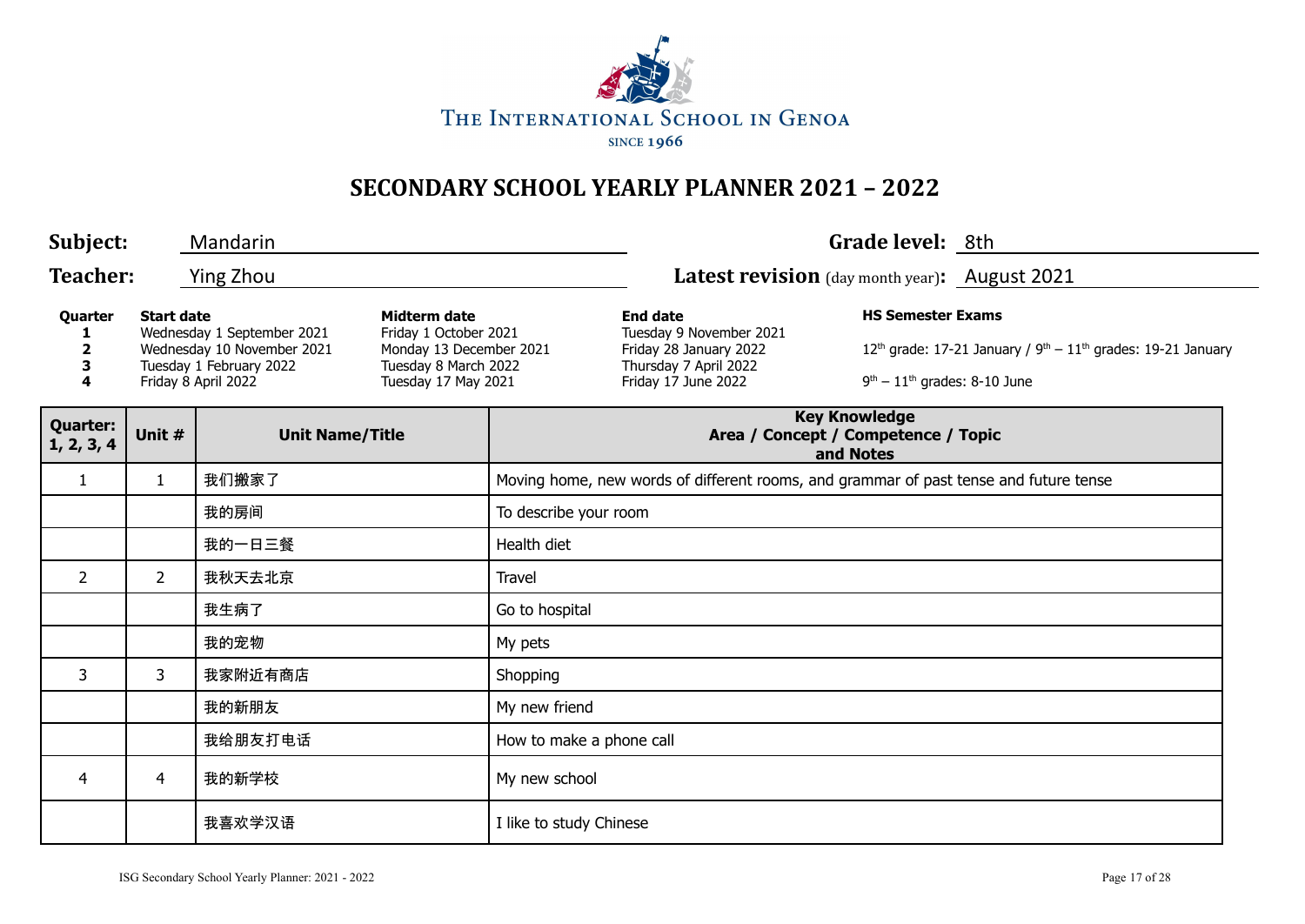

| .<br>我的爱好 | My hobby |
|-----------|----------|
|-----------|----------|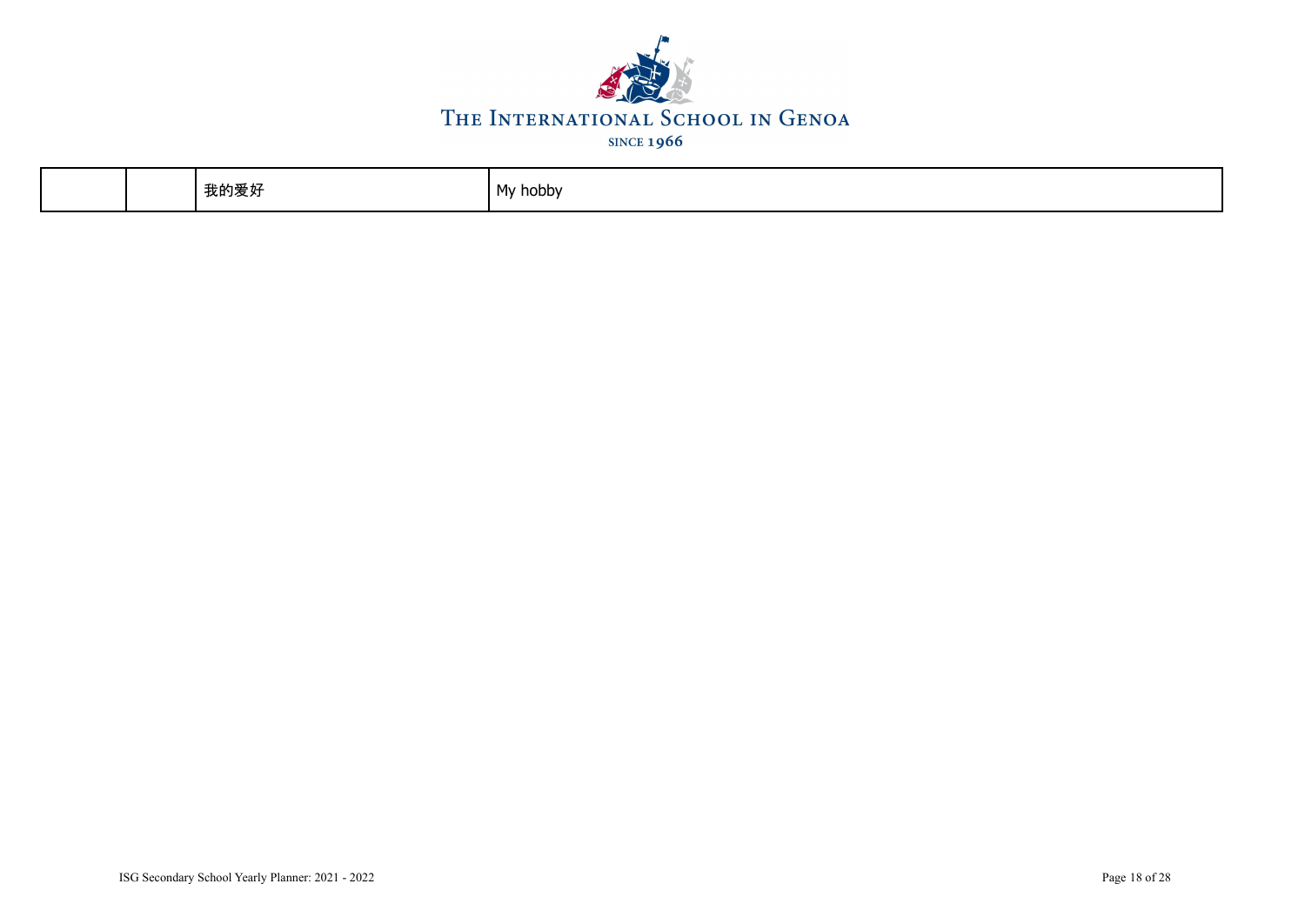

| Subject:                                                                                                                                                                                                                                                                       | Italian B   |                                        |  | Grade level: 8                                                                                                       |                                                                                  |                                                                            |                                                                                                  |  |  |
|--------------------------------------------------------------------------------------------------------------------------------------------------------------------------------------------------------------------------------------------------------------------------------|-------------|----------------------------------------|--|----------------------------------------------------------------------------------------------------------------------|----------------------------------------------------------------------------------|----------------------------------------------------------------------------|--------------------------------------------------------------------------------------------------|--|--|
| <b>Teacher:</b>                                                                                                                                                                                                                                                                |             | Virginia Briganti                      |  |                                                                                                                      | <b>Latest revision</b> (day month year): 30/08/2021                              |                                                                            |                                                                                                  |  |  |
| <b>Start date</b><br><b>Midterm date</b><br>Quarter<br>Wednesday 1 September 2021<br>Friday 1 October 2021<br>Wednesday 10 November 2021<br>Monday 13 December 2021<br>Tuesday 1 February 2022<br>Tuesday 8 March 2022<br>з<br>Friday 8 April 2022<br>Tuesday 17 May 2021<br>4 |             |                                        |  | <b>End date</b><br>Tuesday 9 November 2021<br>Friday 28 January 2022<br>Thursday 7 April 2022<br>Friday 17 June 2022 | <b>HS Semester Exams</b><br>$9th - 11th$ grades: 8-10 June                       | 12 <sup>th</sup> grade: 17-21 January / $9th - 11th$ grades: 19-21 January |                                                                                                  |  |  |
| <b>Quarter:</b><br>1, 2, 3, 4                                                                                                                                                                                                                                                  | Unit #      | <b>Unit Name/Title</b>                 |  | <b>Key Knowledge</b><br>Area / Concept / Competence / Topic<br>and Notes                                             |                                                                                  |                                                                            |                                                                                                  |  |  |
| $\mathbf{1}$                                                                                                                                                                                                                                                                   | L1, M2, U5* | Una rondine non fa primavera           |  | expressions                                                                                                          |                                                                                  |                                                                            | Describing seasons and their features around the world / Writing poems and narratives using time |  |  |
|                                                                                                                                                                                                                                                                                | L1, M3, U1  | Natale con i tuoi, Pasqua con chi vuoi |  |                                                                                                                      | Free-time and holiday activities / Reflexive verbs in the past tense             |                                                                            |                                                                                                  |  |  |
|                                                                                                                                                                                                                                                                                | L1, M3, U2  | Topi di biblioteca                     |  | Describing books, stories and tales / Possessive adjectives                                                          |                                                                                  |                                                                            |                                                                                                  |  |  |
| $\overline{2}$                                                                                                                                                                                                                                                                 | L1, M3, U3  | Acqua alta                             |  | Venice: distinctive features and typicalities / Direct and indirect pronouns                                         |                                                                                  |                                                                            |                                                                                                  |  |  |
|                                                                                                                                                                                                                                                                                | L1, M3, U4  | Sotto a chi tocca                      |  | Organizing a party / The imperative tense with reflexive and irregular verbs                                         |                                                                                  |                                                                            |                                                                                                  |  |  |
|                                                                                                                                                                                                                                                                                | L1, M3, U5  | Gridare al lupo                        |  |                                                                                                                      | Vices and virtues in tales, the morals / Connectors                              |                                                                            |                                                                                                  |  |  |
| 3                                                                                                                                                                                                                                                                              | L2, M1, U1  | Paese che vai, usanze che trovi        |  |                                                                                                                      | Narrating and describing holidays / The imperfect tense                          |                                                                            |                                                                                                  |  |  |
|                                                                                                                                                                                                                                                                                | L2, M1, U2  | Rosso di sera, bel tempo si spera      |  |                                                                                                                      | Describing personalities / Specific adjectives and possessive adjectives         |                                                                            |                                                                                                  |  |  |
|                                                                                                                                                                                                                                                                                | L2, M1, U3  | Il mattino ha l'oro in bocca           |  |                                                                                                                      | Requesting and giving advice / The simple conditional tense                      |                                                                            |                                                                                                  |  |  |
| 4                                                                                                                                                                                                                                                                              | L2, M1, U4  | Cane che abbaia non morde              |  |                                                                                                                      | Talking about past experiences / Direct pronouns, concordance with tenses        |                                                                            |                                                                                                  |  |  |
|                                                                                                                                                                                                                                                                                | L2, M1, U5  | Chi va piano, va sano e va lontano     |  |                                                                                                                      | Traveling experiences, means of transport / Prepositions, the historical present |                                                                            |                                                                                                  |  |  |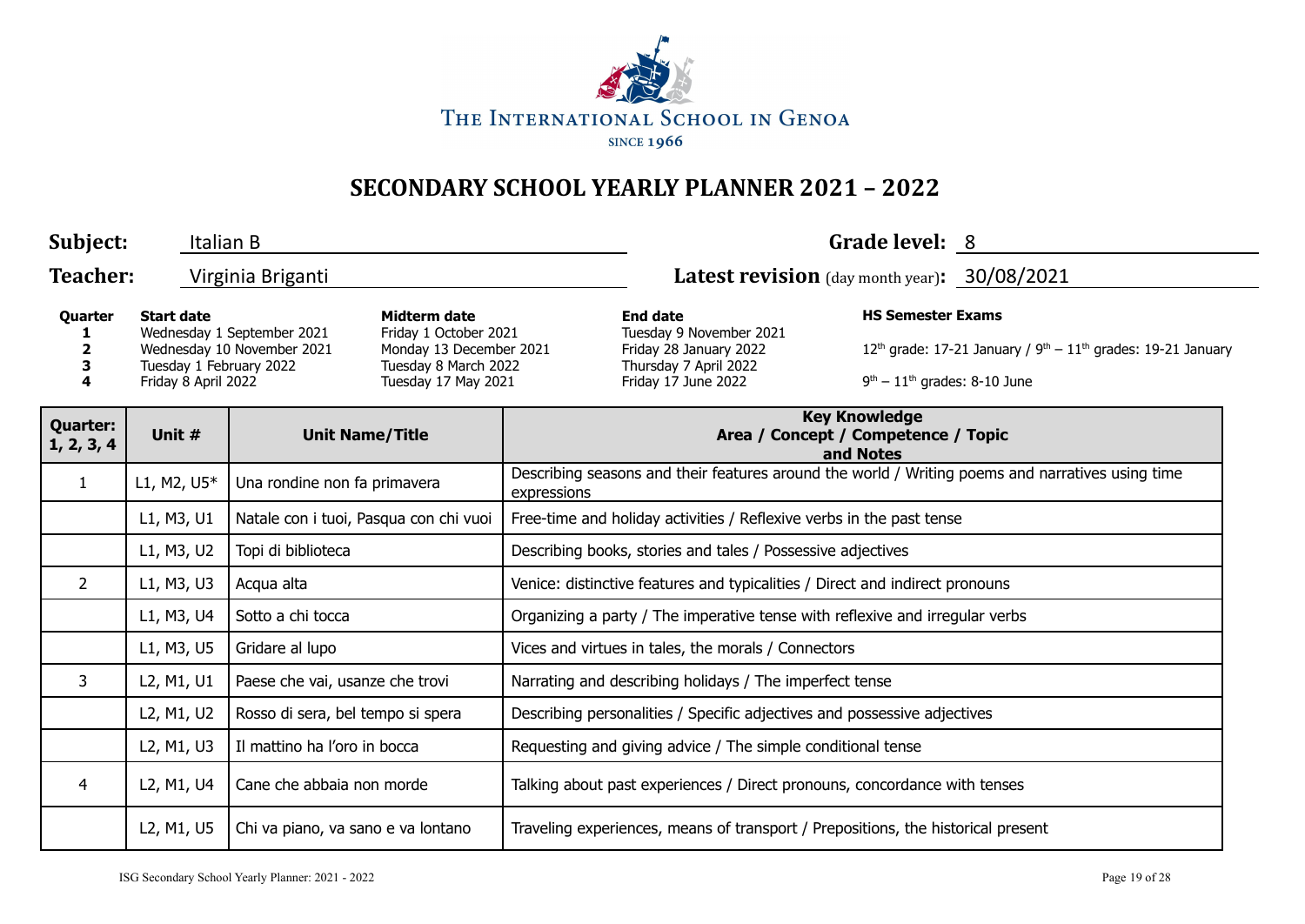

\*L=Libro / M=Modulo / U=Unità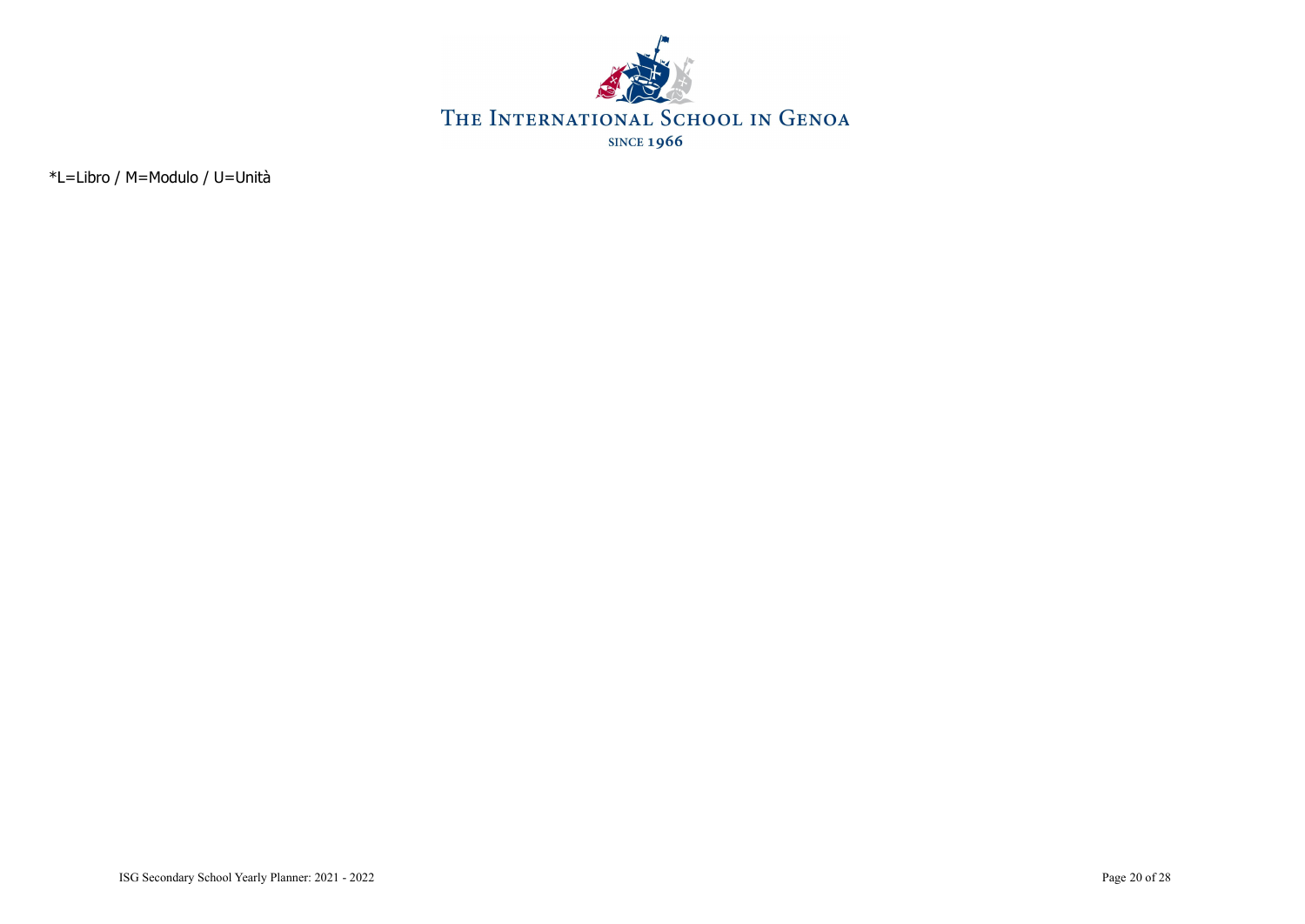

| Subject:                                                                                                                                                                                                                                                      |        | Technology                                                                                                                                      |  |                                                                                                                                    |                                                                              | Grade level: 8                                                                            |                                                                                                           |  |
|---------------------------------------------------------------------------------------------------------------------------------------------------------------------------------------------------------------------------------------------------------------|--------|-------------------------------------------------------------------------------------------------------------------------------------------------|--|------------------------------------------------------------------------------------------------------------------------------------|------------------------------------------------------------------------------|-------------------------------------------------------------------------------------------|-----------------------------------------------------------------------------------------------------------|--|
| <b>Teacher:</b>                                                                                                                                                                                                                                               |        | Christina Koprowicz                                                                                                                             |  |                                                                                                                                    |                                                                              |                                                                                           | Latest revision (day month year): 31st August 2021                                                        |  |
| Midterm date<br>Quarter<br><b>Start date</b><br>Wednesday 1 September 2021<br>Friday 1 October 2021<br>Wednesday 10 November 2021<br>Monday 13 December 2021<br>Tuesday 1 February 2022<br>Tuesday 8 March 2022<br>Friday 8 April 2022<br>Tuesday 17 May 2021 |        |                                                                                                                                                 |  | <b>End date</b><br>Tuesday 9 November 2021<br>Friday 28 January 2022<br>Thursday 7 April 2022<br>Friday 17 June 2022               | <b>HS Semester Exams</b><br>$9th - 11th$ grades: 8-10 June                   | 12 <sup>th</sup> grade: 17-21 January / $9^{th}$ – 11 <sup>th</sup> grades: 19-21 January |                                                                                                           |  |
| <b>Quarter:</b><br>1, 2, 3, 4                                                                                                                                                                                                                                 | Unit # | <b>Unit Name/Title</b>                                                                                                                          |  | <b>Key Knowledge</b><br>Area / Concept / Competence / Topic<br>and Notes                                                           |                                                                              |                                                                                           |                                                                                                           |  |
|                                                                                                                                                                                                                                                               |        | Personal calendar and referencing                                                                                                               |  |                                                                                                                                    | text, graphics and important dates. Bibliography and referencing techniques. |                                                                                           | Characteristics of a calendar. Use of appropriate software to create a personal calendar that contains    |  |
| $\overline{2}$                                                                                                                                                                                                                                                | 2      | How can we design products to support<br>someone with limited mobility                                                                          |  | Ergonomics. Assistive technology. Biomechanics. Innovative products. Prototypes and final products.                                |                                                                              |                                                                                           |                                                                                                           |  |
| 3                                                                                                                                                                                                                                                             | 3      | How can we provide access to clean<br>water for all?                                                                                            |  | Explore ways designers can improve access to clean water. Take action by designing a solution to<br>provide access to clean water. |                                                                              |                                                                                           |                                                                                                           |  |
| 4                                                                                                                                                                                                                                                             | 4      | How can we make a toy/digital game to<br>improve the life of a child in need<br>(homeless, refugee, disability or<br>dysfunctional background). |  |                                                                                                                                    | to 3D printing, laser cutting and digital game design programs.              |                                                                                           | Non-profit organisations. Children with needs. Orthographic and isometric design. Sketching. Basic skills |  |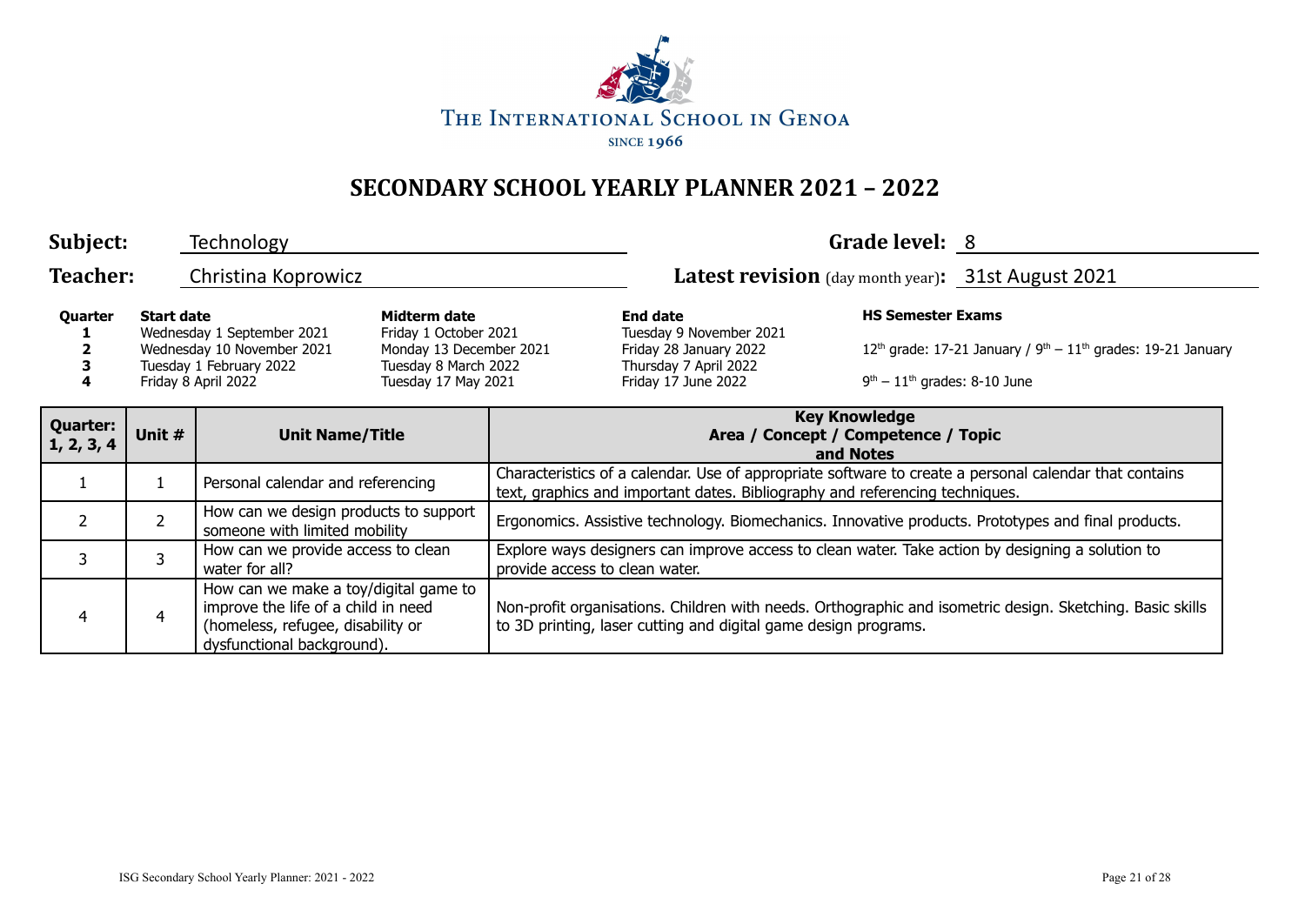

| Subject:                      |                   | Science                                                                                                    |                                                                                                                 |                                                                                                                          |                                                                                                                      | Grade level: 8th                                           |                                                                  |  |
|-------------------------------|-------------------|------------------------------------------------------------------------------------------------------------|-----------------------------------------------------------------------------------------------------------------|--------------------------------------------------------------------------------------------------------------------------|----------------------------------------------------------------------------------------------------------------------|------------------------------------------------------------|------------------------------------------------------------------|--|
| <b>Teacher:</b>               |                   | Latest revision (day month year): Sept 2021<br>Lavagnini/Kubenk                                            |                                                                                                                 |                                                                                                                          |                                                                                                                      |                                                            |                                                                  |  |
| Quarter                       | <b>Start date</b> | Wednesday 1 September 2021<br>Wednesday 10 November 2021<br>Tuesday 1 February 2022<br>Friday 8 April 2022 | Midterm date<br>Friday 1 October 2021<br>Monday 13 December 2021<br>Tuesday 8 March 2022<br>Tuesday 17 May 2021 |                                                                                                                          | <b>End date</b><br>Tuesday 9 November 2021<br>Friday 28 January 2022<br>Thursday 7 April 2022<br>Friday 17 June 2022 | <b>HS Semester Exams</b><br>$9th - 11th$ grades: 8-10 June | $12th$ grade: 17-21 January / $9th - 11th$ grades: 19-21 January |  |
| <b>Quarter:</b><br>1, 2, 3, 4 | Unit #            | <b>Unit Name/Title</b>                                                                                     |                                                                                                                 | <b>Key Knowledge</b><br>Area / Concept / Competence / Topic<br>and Notes                                                 |                                                                                                                      |                                                            |                                                                  |  |
|                               |                   | Where are we now and where might we<br>be going? (textbook MYP 2 unit 1)                                   |                                                                                                                 | Relationships, movement and models, units, graphing, distance, speed, forces, inertia, gravity,                          |                                                                                                                      |                                                            |                                                                  |  |
| $\mathcal{L}$                 | $\overline{2}$    | Who are we? (textbook MYP 2 unit 3)                                                                        |                                                                                                                 | Relationships, evidence and patterns, DNA, sexual and asexual reproduction, immune response, meiosis,<br>punnet squares, |                                                                                                                      |                                                            |                                                                  |  |
| $\mathcal{L}$                 | 3                 | How do we make it work? (textbook<br>$MYP$ 3 unit 1)                                                       |                                                                                                                 | Change, energy and movement, change, efficiency, machines, work                                                          |                                                                                                                      |                                                            |                                                                  |  |
| 3                             | $\overline{4}$    | How do we map matter? (textbook MYP<br>$2$ unit $2)$                                                       |                                                                                                                 | Change, models and patterns, substances, properties, chemical changes,                                                   |                                                                                                                      |                                                            |                                                                  |  |
| 3                             | 5                 | How can we connect? (textbook MYP 3<br>unit $5)$                                                           |                                                                                                                 | Systems, energy and interaction, telecommunications, waves, lenses, analogue and digital systems,<br>code.               |                                                                                                                      |                                                            |                                                                  |  |
| 4                             | 6                 | How do our bodies work? (textbook<br>MYP $3$ unit $6$ )                                                    |                                                                                                                 |                                                                                                                          | Systems, balance and function, differentiation of cells, endocrine and nervous systems.                              |                                                            |                                                                  |  |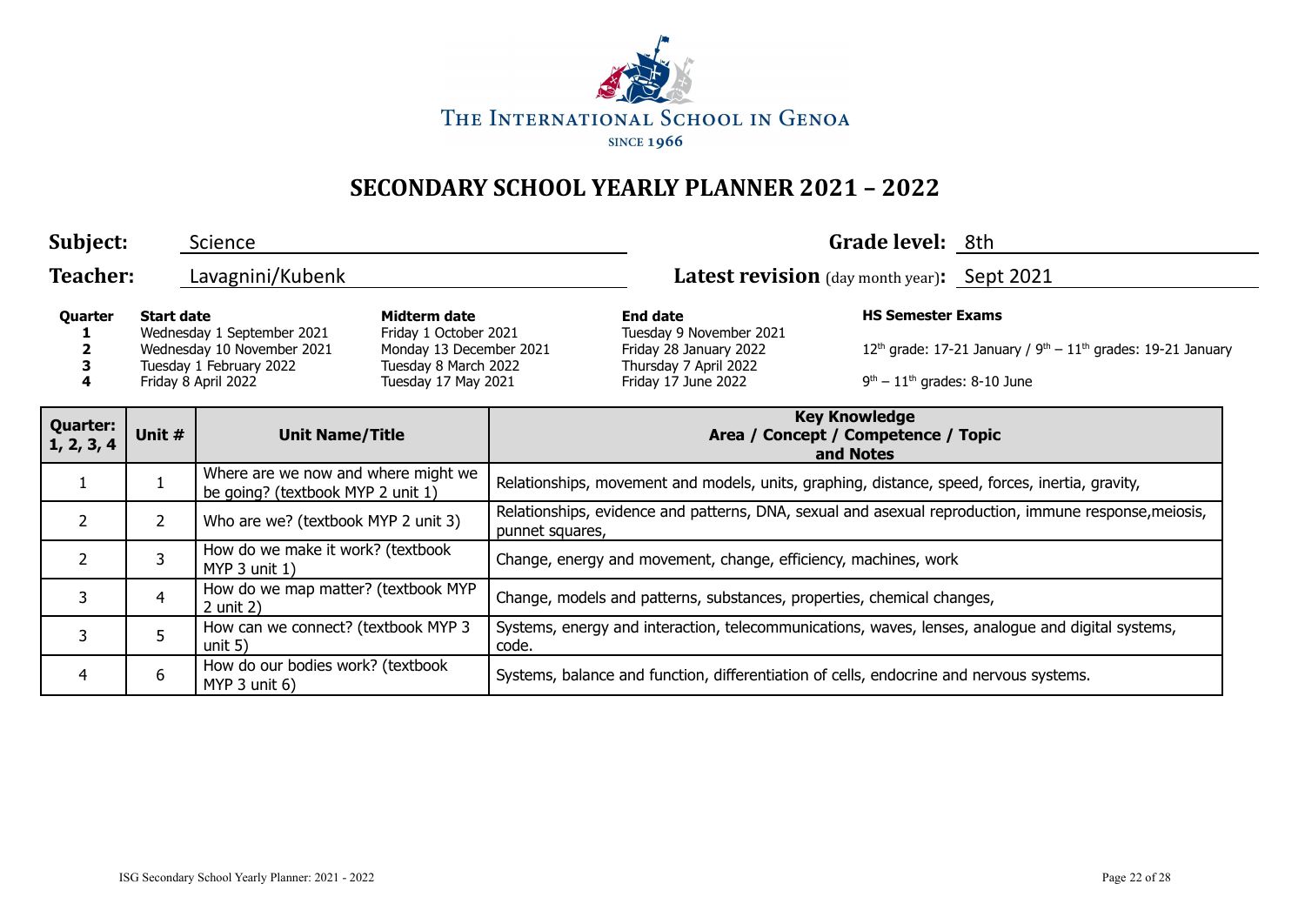

| Subject:                      |                   | Drama and Cinema                                                                                           |                                                                                                                 |                                                                                                      |                                                                                                                      | Grade level: 8th                                                         |                                                                  |  |  |
|-------------------------------|-------------------|------------------------------------------------------------------------------------------------------------|-----------------------------------------------------------------------------------------------------------------|------------------------------------------------------------------------------------------------------|----------------------------------------------------------------------------------------------------------------------|--------------------------------------------------------------------------|------------------------------------------------------------------|--|--|
| <b>Teacher:</b>               |                   | Dario Polmonari                                                                                            |                                                                                                                 |                                                                                                      | Latest revision (day month year): Sept 2021                                                                          |                                                                          |                                                                  |  |  |
| Quarter<br>1<br>2<br>3<br>4   | <b>Start date</b> | Wednesday 1 September 2021<br>Wednesday 10 November 2021<br>Tuesday 1 February 2022<br>Friday 8 April 2022 | Midterm date<br>Friday 1 October 2021<br>Monday 13 December 2021<br>Tuesday 8 March 2022<br>Tuesday 17 May 2021 |                                                                                                      | <b>End date</b><br>Tuesday 9 November 2021<br>Friday 28 January 2022<br>Thursday 7 April 2022<br>Friday 17 June 2022 | <b>HS Semester Exams</b><br>$9th - 11th$ grades: 8-10 June               | $12th$ grade: 17-21 January / $9th - 11th$ grades: 19-21 January |  |  |
| <b>Quarter:</b><br>1, 2, 3, 4 | Unit #            | <b>Unit Name/Title</b>                                                                                     |                                                                                                                 |                                                                                                      |                                                                                                                      | <b>Key Knowledge</b><br>Area / Concept / Competence / Topic<br>and Notes |                                                                  |  |  |
| $\mathbf{1}$                  | $\mathbf{1}$      | Basics of cinema                                                                                           |                                                                                                                 |                                                                                                      | What is cinema? What is acting? Why is it important for society?                                                     |                                                                          |                                                                  |  |  |
| $\mathbf{1}$                  | $\overline{2}$    | Element of drama                                                                                           |                                                                                                                 | Exercise aimed to build confidence, to create a sense of a group, to fight judgment, to trust others |                                                                                                                      |                                                                          |                                                                  |  |  |
| 1                             | 3                 | Element of drama 2                                                                                         |                                                                                                                 | History of cinema from the beginning to the silent era                                               |                                                                                                                      |                                                                          |                                                                  |  |  |
| 1                             | 4                 | <b>Elements of Acting</b>                                                                                  |                                                                                                                 | Learn how to read for an audience, to stay on stage and successfully be in a character               |                                                                                                                      |                                                                          |                                                                  |  |  |
| $\overline{2}$                | 5                 | Genres                                                                                                     |                                                                                                                 | Learn differences between difference movies genre                                                    |                                                                                                                      |                                                                          |                                                                  |  |  |
| 2                             | 6                 | History of cinema II                                                                                       |                                                                                                                 | From the silent era to 1950                                                                          |                                                                                                                      |                                                                          |                                                                  |  |  |
| 3                             | $\overline{7}$    | Critical analysis                                                                                          |                                                                                                                 | How to be critical                                                                                   |                                                                                                                      |                                                                          |                                                                  |  |  |
| 3                             | 8                 | Elements of acting II                                                                                      |                                                                                                                 | Practicing scene from famous movies                                                                  |                                                                                                                      |                                                                          |                                                                  |  |  |
| 3                             | 9                 | Build a character                                                                                          |                                                                                                                 | How to build a character                                                                             |                                                                                                                      |                                                                          |                                                                  |  |  |
| 3                             | 10                | history of cinema III                                                                                      |                                                                                                                 | From 1950 to now                                                                                     |                                                                                                                      |                                                                          |                                                                  |  |  |
| 4                             | 11                | review of movie                                                                                            |                                                                                                                 |                                                                                                      | Build a critical thought about movie and society                                                                     |                                                                          |                                                                  |  |  |
|                               |                   | ISG Secondary School Yearly Planner: 2021 - 2022                                                           |                                                                                                                 |                                                                                                      |                                                                                                                      |                                                                          | Page 23 of 28                                                    |  |  |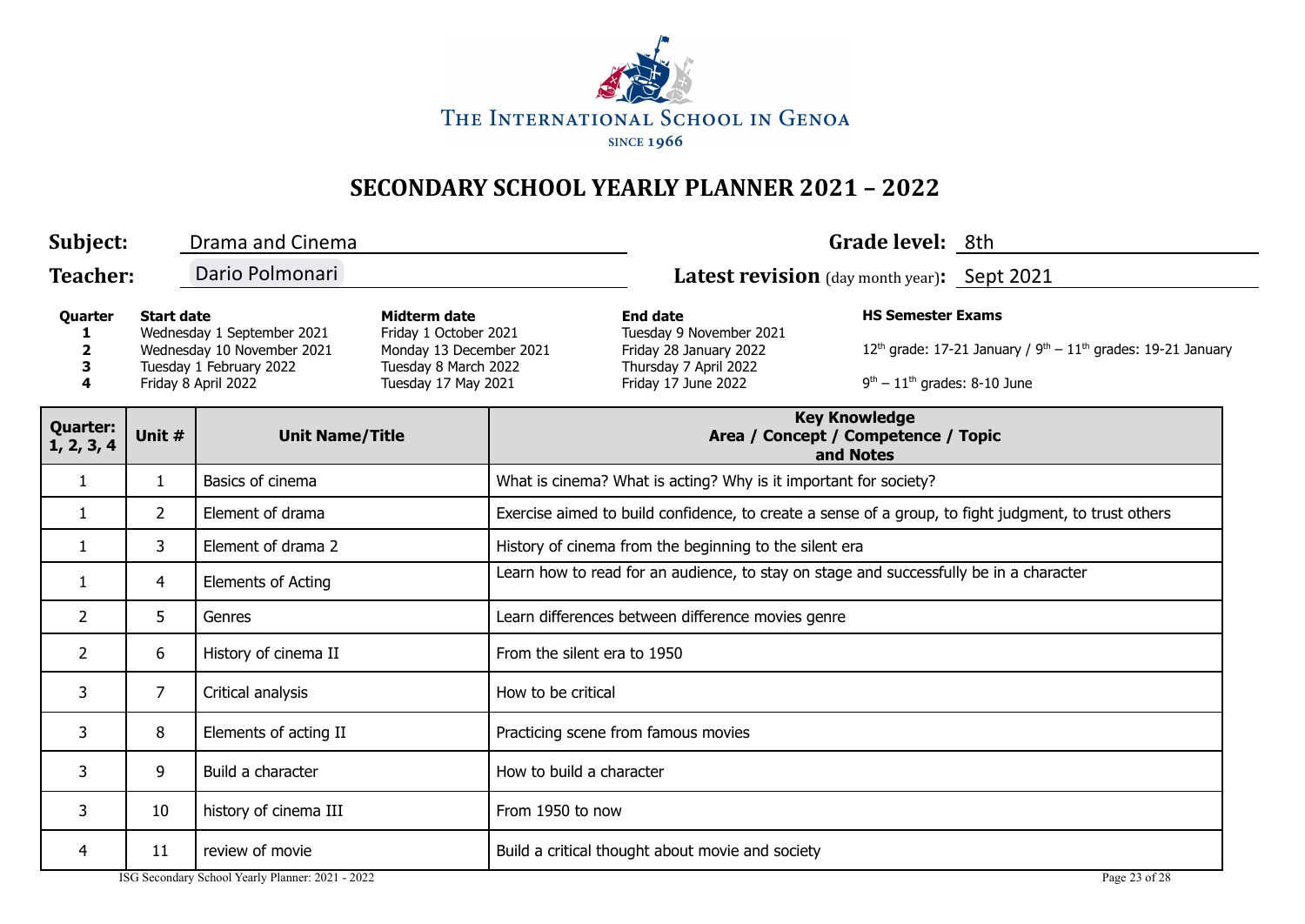

| Project scene or monologue to act for a camera<br>Projec<br>-- |  |  |  |  |
|----------------------------------------------------------------|--|--|--|--|
|----------------------------------------------------------------|--|--|--|--|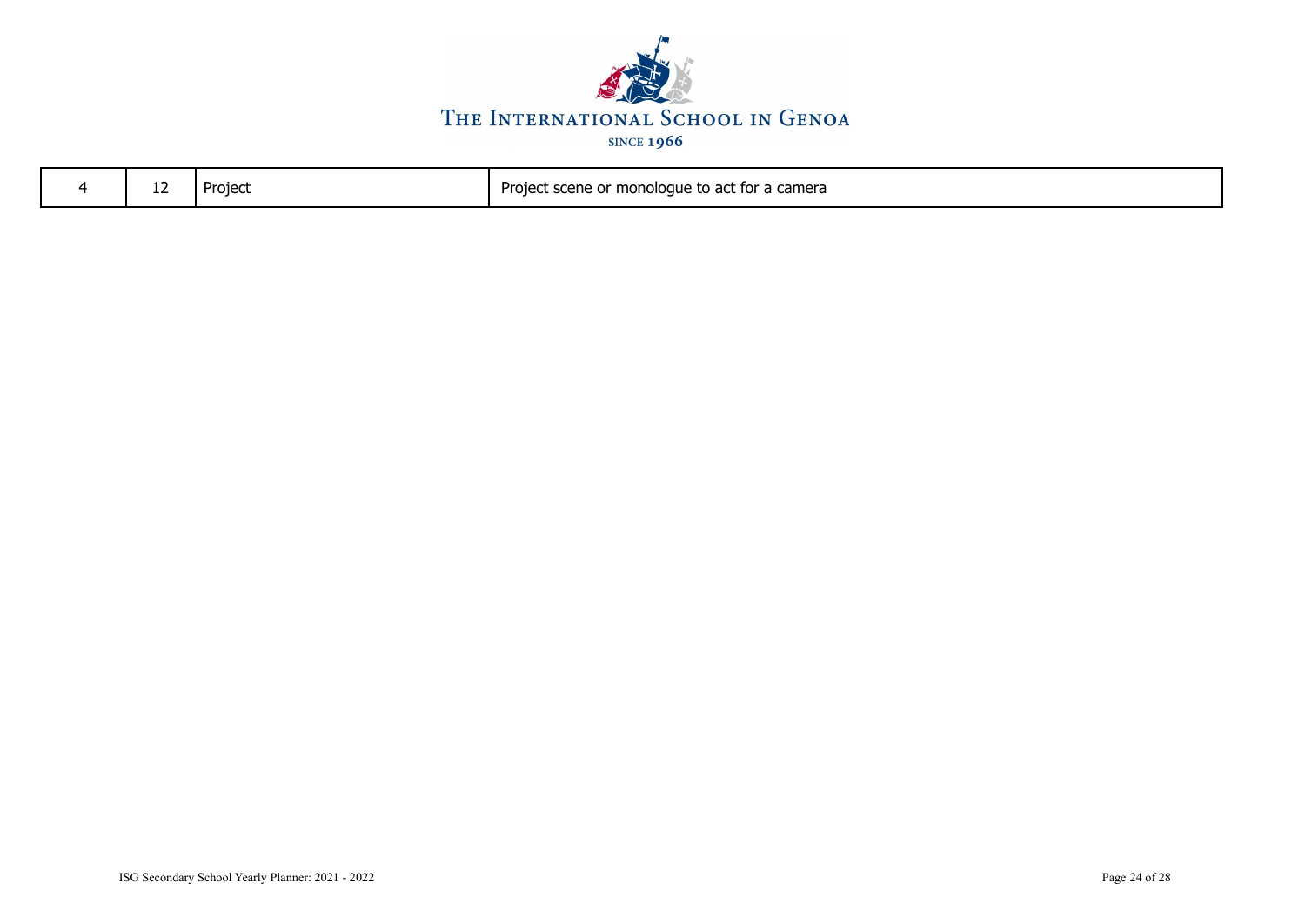

| Subject:                      |                   | English                                                                                                    |                                                                                                                 |                                                                          |                                                                                                                      | Grade level: 10                                            |                                                                  |
|-------------------------------|-------------------|------------------------------------------------------------------------------------------------------------|-----------------------------------------------------------------------------------------------------------------|--------------------------------------------------------------------------|----------------------------------------------------------------------------------------------------------------------|------------------------------------------------------------|------------------------------------------------------------------|
| <b>Teacher:</b>               |                   | Ioana Badicioiu                                                                                            |                                                                                                                 |                                                                          | <b>Latest revision</b> (day month year): 26th August 2021                                                            |                                                            |                                                                  |
| Quarter<br>4                  | <b>Start date</b> | Wednesday 1 September 2021<br>Wednesday 10 November 2021<br>Tuesday 1 February 2022<br>Friday 8 April 2022 | Midterm date<br>Friday 1 October 2021<br>Monday 13 December 2021<br>Tuesday 8 March 2022<br>Tuesday 17 May 2021 |                                                                          | <b>End date</b><br>Tuesday 9 November 2021<br>Friday 28 January 2022<br>Thursday 7 April 2022<br>Friday 17 June 2022 | <b>HS Semester Exams</b><br>$9th - 11th$ grades: 8-10 June | $12th$ grade: 17-21 January / $9th - 11th$ grades: 19-21 January |
| <b>Quarter:</b><br>1, 2, 3, 4 | Unit #            | <b>Unit Name/Title</b>                                                                                     |                                                                                                                 | <b>Key Knowledge</b><br>Area / Concept / Competence / Topic<br>and Notes |                                                                                                                      |                                                            |                                                                  |
| $\mathbf{1}$                  |                   | When too much is not enough: The<br>Great Gatsby                                                           |                                                                                                                 |                                                                          | Human connections, context, themes, presentation skills, PEEL paragraph                                              |                                                            |                                                                  |
| 3                             | 3                 | Reading poetry: imagery, diction, form,<br>tone, themes                                                    |                                                                                                                 |                                                                          | Convention of poetry, perspective, personal response, literary essay                                                 |                                                            |                                                                  |
| 3                             | 4                 | A time and a place: Romeo and Juliet                                                                       |                                                                                                                 | Conventions of drama                                                     |                                                                                                                      |                                                            |                                                                  |
| 4                             | 5                 | Bringing it all back home: intertextuality                                                                 |                                                                                                                 | Intertextuality                                                          |                                                                                                                      |                                                            |                                                                  |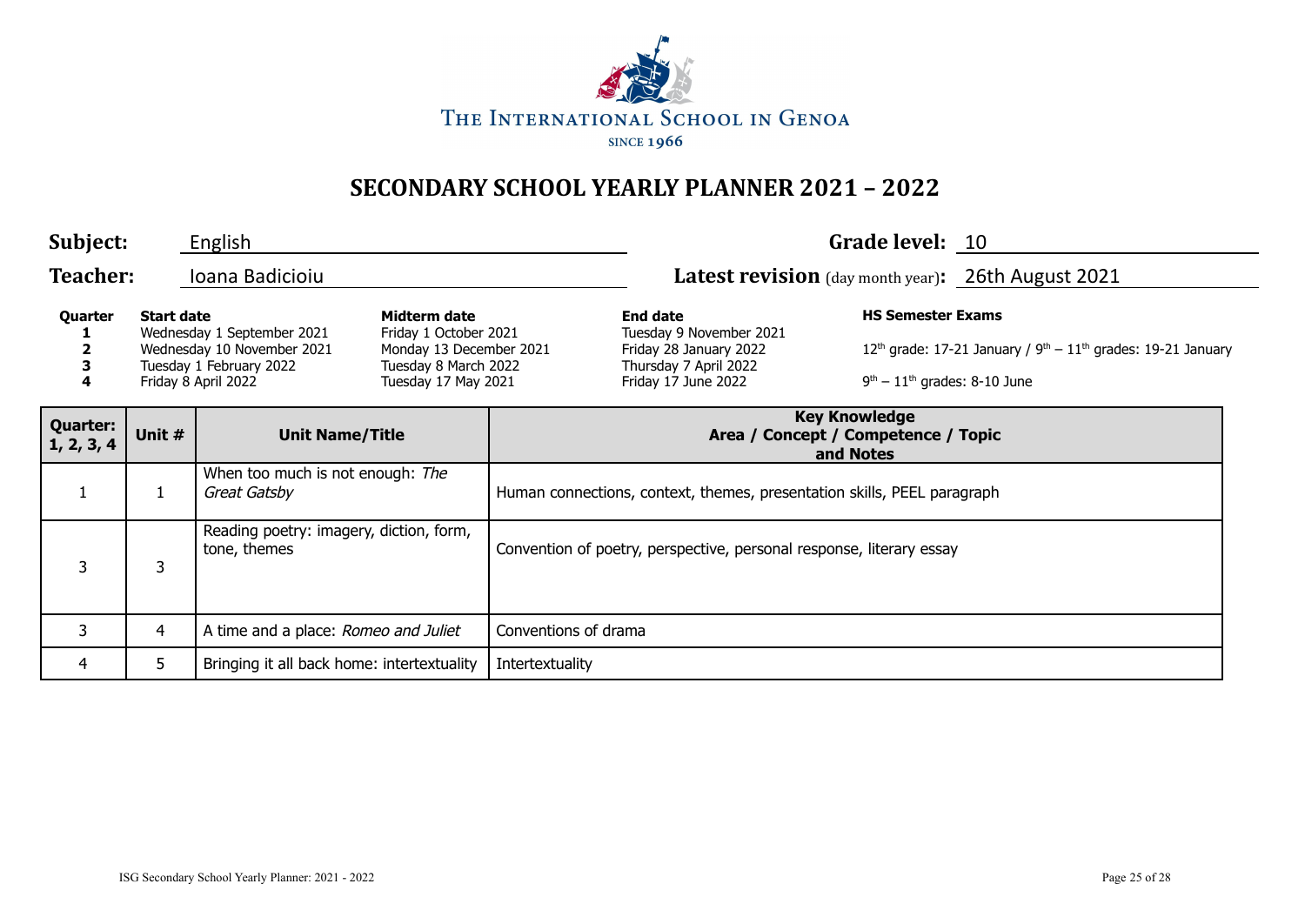

| Subject:<br>Spanish B         |                   |                                                                    |                            |           | Grade level: 8                                                                                                    |                                                                                                                                                                                       |  |  |
|-------------------------------|-------------------|--------------------------------------------------------------------|----------------------------|-----------|-------------------------------------------------------------------------------------------------------------------|---------------------------------------------------------------------------------------------------------------------------------------------------------------------------------------|--|--|
|                               |                   | Latest revision (day month                                         |                            |           |                                                                                                                   |                                                                                                                                                                                       |  |  |
| Teacher:                      |                   | María Elena Cabrerizo del Saz                                      |                            |           |                                                                                                                   | year): August, 31st                                                                                                                                                                   |  |  |
| Quart<br>er                   | <b>Start date</b> |                                                                    | Midterm date               |           | <b>End date</b>                                                                                                   | <b>HS Semester Exams</b>                                                                                                                                                              |  |  |
| 1                             |                   | Wednesday 1<br>September 2021                                      | Friday 1 October 2021      |           | Tuesday 9 November<br>2021                                                                                        |                                                                                                                                                                                       |  |  |
| $\mathbf{2}$                  |                   | Wednesday 10<br>November 2021                                      | Monday 13 December<br>2021 |           | Friday 28 January 2022                                                                                            | 12 <sup>th</sup> grade: 17-21 January / $9^{th} - 11^{th}$<br>grades: 19-21 January                                                                                                   |  |  |
| 3                             | 2022              | Tuesday 1 February                                                 | Tuesday 8 March 2022       |           | Thursday 7 April 2022                                                                                             |                                                                                                                                                                                       |  |  |
| 4                             |                   | Friday 8 April 2022                                                | Tuesday 17 May 2021        |           | Friday 17 June 2022                                                                                               | $9th - 11th$ grades: 8-10 June                                                                                                                                                        |  |  |
| Quar<br>ter:<br>1, 2,<br>3, 4 | <b>Unit</b><br>#  | <b>Unit Name/Title</b>                                             |                            |           |                                                                                                                   | <b>Key Knowledge</b><br>Area / Concept / Competence / Topic<br>and Notes                                                                                                              |  |  |
| 1                             | 1                 | <b>MI BARRIO Y MI</b><br><b>COMUNIDAD.</b><br>La vida en el barrio |                            |           |                                                                                                                   |                                                                                                                                                                                       |  |  |
| 1                             | $\overline{2}$    | MI BARRIO Y MI<br>COMUNIDAD.<br>Pertenecer a una<br>comunidad.     |                            |           | <b>CONEXIONES, CULTURA, IDENTIDAD</b><br>Mensaje, Propósito, Contexto<br>Orientación en el espacio y en el tiempo |                                                                                                                                                                                       |  |  |
| 1                             | 3                 | MI BARRIO Y MI<br>COMUNIDAD.<br>La vida en un pueblo               |                            |           |                                                                                                                   | GRAMÁTICA: Presente regular e irregular; Pretérito Perfecto; preposiciones; SER y ESTAR; HABER y ESTAR<br>impersonal; adverbios y locuciones adverbiales de LUGAR, TIEMPO, FRECUENCIA |  |  |
| $\mathbf{1}$                  | 4                 | MI BARRIO Y MI<br>COMUNIDAD<br>La vida en una ciudad.              |                            |           |                                                                                                                   |                                                                                                                                                                                       |  |  |
| $\overline{2}$                | 5                 | "WWW": UNA<br><b>HERRAMIENTA PARA</b><br><b>APRENDER.</b>          |                            | $\bullet$ | <b>COMUNICACIÓN, CONEXIONES</b><br>Función, Destinatario, Mensaje, Significado<br>Innovación científica y técnica |                                                                                                                                                                                       |  |  |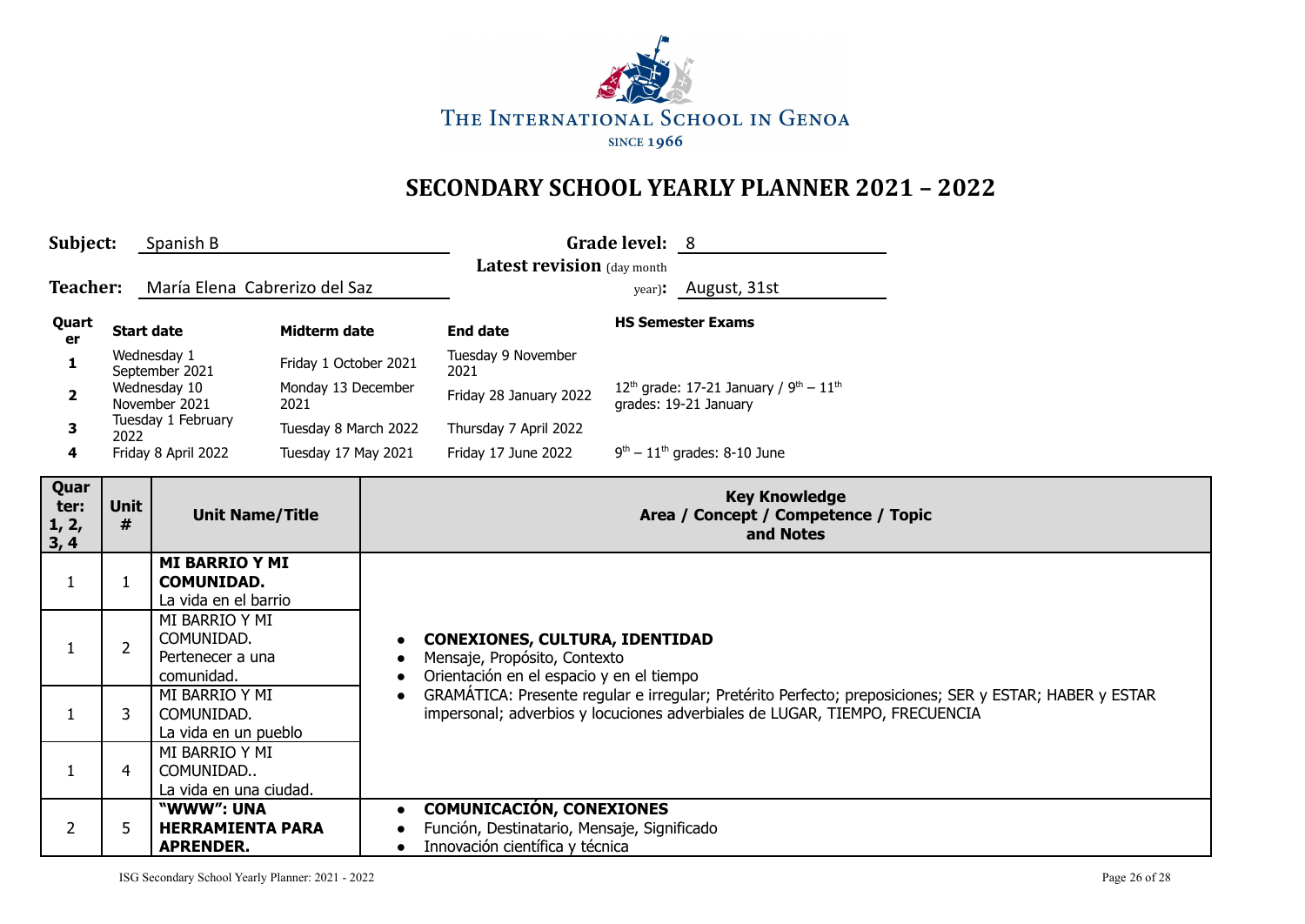

|                |    | Internet y las nuevas                                                                                             | GRAMÁTICA: Futuro y Condicional; Imperfecto; pronombres de complemento directo e indirecto.<br>$\bullet$                                            |
|----------------|----|-------------------------------------------------------------------------------------------------------------------|-----------------------------------------------------------------------------------------------------------------------------------------------------|
|                |    | tecnologías. Uso personal                                                                                         |                                                                                                                                                     |
| $\overline{2}$ | 6  | "WWW": UNA<br><b>HERRAMIENTA PARA</b><br>APRENDER.<br>Internet y las nuevas<br>tecnologías. Uso en la<br>escuela. |                                                                                                                                                     |
| $\overline{2}$ | 7  | "WWW": UNA<br><b>HERRAMIENTA PARA</b><br>APRENDER.<br>Herramientas en línea para<br>aprender español.             |                                                                                                                                                     |
| $\overline{2}$ | 8  | "WWW": UNA<br>HERRAMIENTA PARA<br>APRENDER.<br>Comunicar con otras<br>culturas                                    |                                                                                                                                                     |
| 3              | 9  | <b>NOS VAMOS DE VIAJE.</b><br>Los transportes dentro y<br>fuera de la ciudad.                                     |                                                                                                                                                     |
| 3              | 10 | NOS VAMOS DE VIAJE.<br>Los viajes                                                                                 | CULTURA, CREATIVIDAD, COMUNICACIÓN<br>$\bullet$<br>Contexto, Significado, Selección de palabras, Acento<br>Orientación en el tiempo y en el espacio |
| 3              | 11 | NOS VAMOS DE VIAJE.<br>Las compras                                                                                | GRAMÁTICA: Pretérito Indefinido; presente y pasado continuos; repaso demostrativos y posesivos; Modo<br>Imperativo; verbos impersonales             |
| 3              | 12 | NOS VAMOS DE VIAJE.<br>Interactuar con personas<br>fuera de nuestra ciudad                                        |                                                                                                                                                     |
| 4              | 13 | <b>LA DIVERSIDAD</b><br><b>GEOGRÁFICA Y</b><br><b>CULTURAL DEL MUNDO</b><br><b>HISPANO.</b><br>La geografía       | <b>CONEXIONES, CULTURA, CREATIVIDAD</b><br>Elección de palabras, Estructura, Contexto<br>Globalización y sustentabilidad<br>$\bullet$               |
| 4              | 14 | LA DIVERSIDAD<br><b>GEOGRÁFICA Y CULTURAL</b><br>DEL MUNDO HISPANO.                                               | <b>GRAMÁTICA: Presente de Subjuntivo</b><br>$\bullet$                                                                                               |